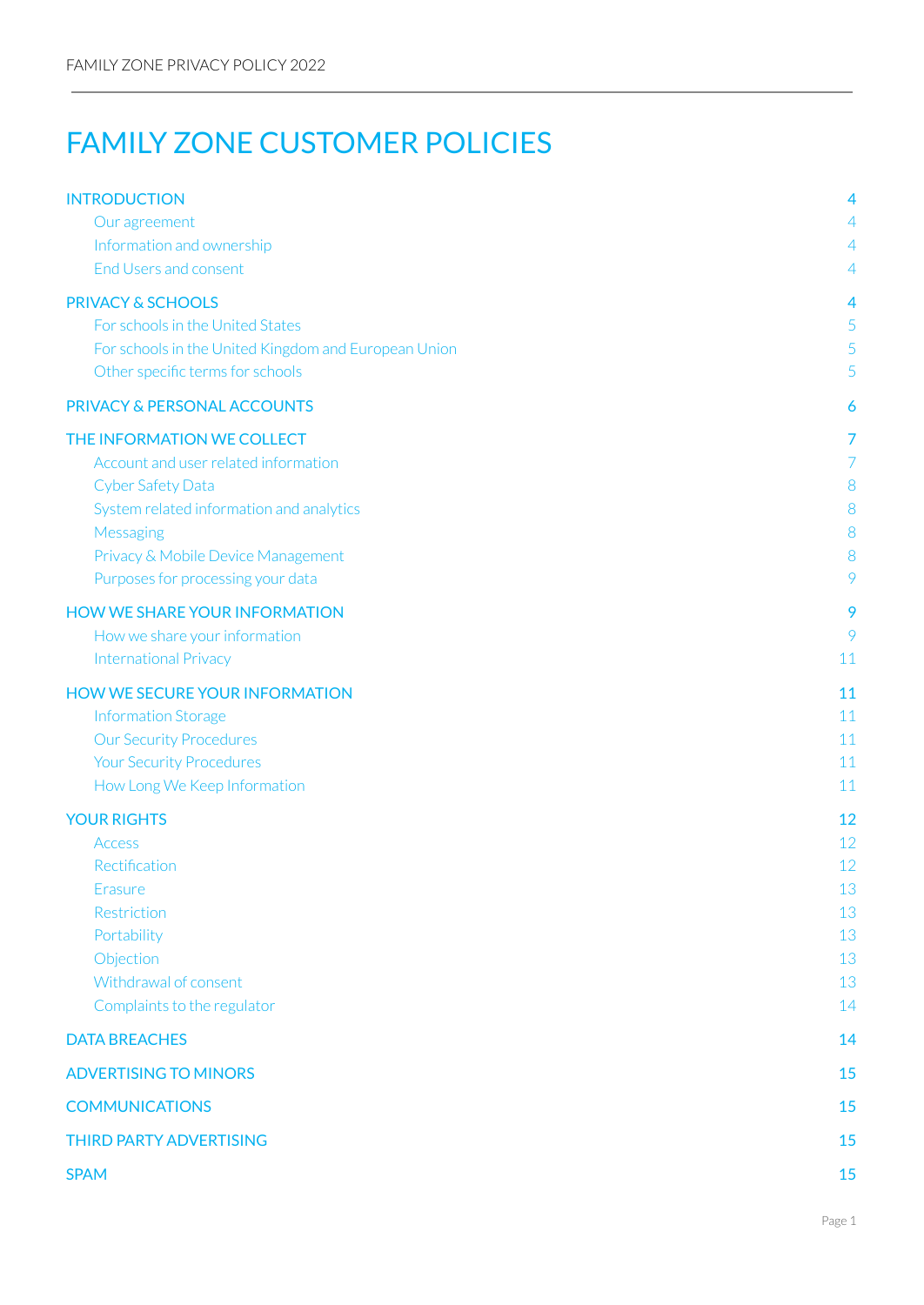| <b>Cookies And Tracking Technologies</b> | 15 |
|------------------------------------------|----|
| <b>LAW ENFORCEMENT REQUESTS</b>          | 17 |
| <b>DISCLOSURES OF HARM</b>               | 17 |
| <b>NOTICE TO END USERS</b>               | 18 |
| <b>PRIVACY POLICY FOR CHILDREN</b>       | 19 |
| <b>CHANGES TO OUR CUSTOMER POLICIES</b>  | 20 |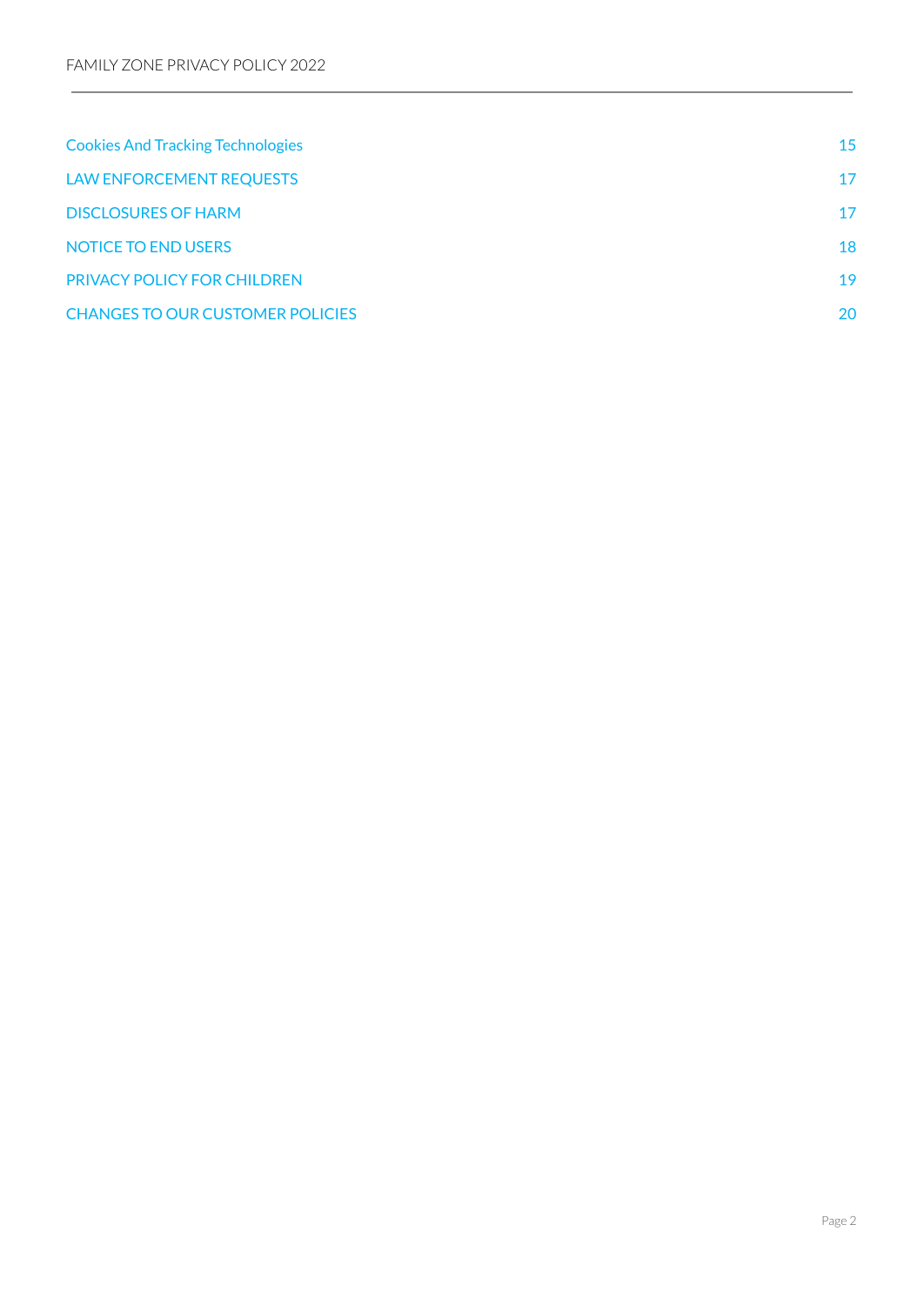### **ABRIDGED PRIVACY POLICY FOR PERSONAL ACCOUNTS**

Our Privacy Policy describes how we collect, store, use and distribute information. We also set out your options which include how you can avoid capture of certain information and how you can access and update certain information.

Your privacy is of critical importance to us. We collect and use data strictly in accordance with best practices and relevant laws. We collect the minimum information necessary and retain your data only for as long as is necessary to provide our services, or until you tell us to delete it. Your data is never sold or given to Third Parties.

If you do not agree with our policy, please do not access, or use our products.

#### We collect data from account holders

So we can verify you and set up your account, we need some information about you and your family.

- *Your name, email address or mobile telephone number:* Used to verify you and send account communications
- *Your child's name (optional), date of birth, avatar (optional) and time zone:* Used to personalise settings for your children
- *Delivery details and payment method:* Used where we are required to deliver you a physical item ortake a payment from you. We do not store these details against your account.

#### We collect data associated with the use of children's devices

So we can provide the services you request, our products capture information relating to device activity. You can opt-out at any time.

- *Location:* If you have enabled location, we collect location data using APIs provided by Google and Apple.
- **Locale:** Allows us to send any necessary service messages in the correct language.
- **Requests:** These are logs of requests from your user's for changes in service settings.
- **Internet Usage:** Used to provide Parents with the ability to monitor and control internet access.

#### We collect data using MDM

Some of our products use Mobile Device Management (MDM) functions. These are tools provided by operating system providers (such as Apple) which allow remote access to devices to monitor and control the functions available on them. You can opt-out of the use of MDM however our services will be affected.

- *Device Identifier (UDID)*: Used so we can ensure a parent's chosen settings apply to a specific device.
- *Device details:* Such as OS Version, Build Version, Supervision Status, Device Name, Device Make, Model Code & Product Name: Used to assist parents identify devices paired to their account and for our support actions.
- **Installed Apps:** Used to provide parents the ability to see what Apps are installed on their child's devices.

#### Our **Privacy and Data Protection Officer** can be contacted at privacy@familyzone.com.

Ourfull Privacy Policy is available at [www.familyzone.com/privacy.](http://www.familyzone.com/privacy)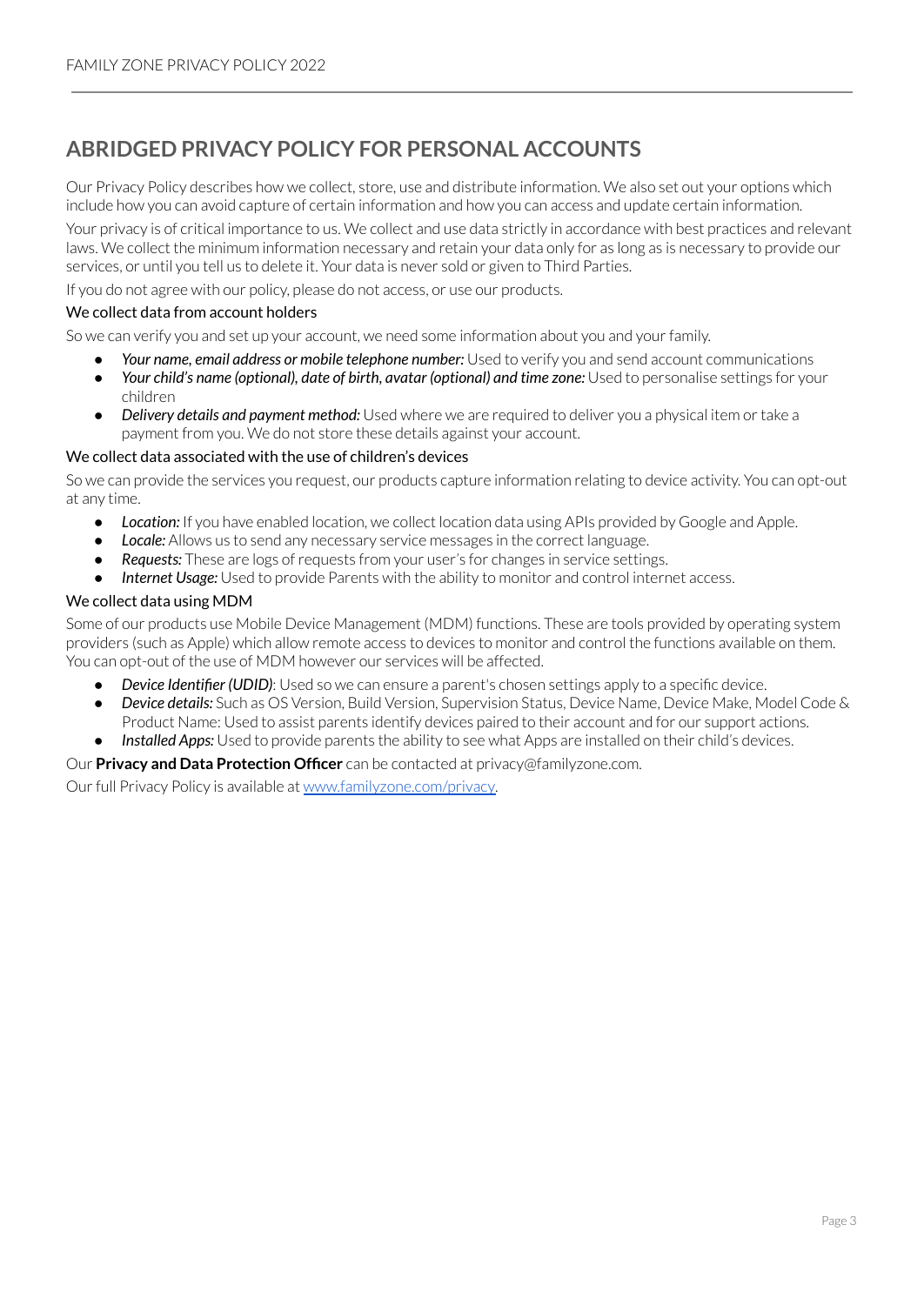### **PRIVACY POLICY**

## <span id="page-3-0"></span>INTRODUCTION

### <span id="page-3-1"></span>Our agreement

Our business involves advertising, marketing and the provision of online safety technology, content and advice (our "products") to you (the" account holder") and the persons associated with your account (the "end-users"). We provide products under an agreement with you (the "Customer Terms" which is accessible on our website) and our Customer Policies, which include this Privacy Policy.

Our Privacy Policy is an agreement between you, the account holder and the owner of yourinformation and us. If your account was created and/or paid for by another party (such as a school) then you are still the account holder and these arrangements are between you and us.

Our Privacy Policy applies whether you have purchased products from us directly orthrough resellers and if you download and use our products.

In addition to this Privacy Policy we comply with relevant privacy and data protection regulations across the world and we voluntarily sign-up to various pledges, data protection agreements and the like. These are outlined below. If you do not accept our privacy policy then you should not use our products.

### <span id="page-3-2"></span>Information and ownership

In the course of our business we may collect information from and about you, your end-users and the use of our products.

This Privacy Policy describes how we collect, store, use and distribute this information. It also sets out your options which include how you can avoid capture of certain information and how you can access and update certain information.

Your privacy is of critical importance to us. We collect and use data strictly in accordance with best practices and relevant laws. We collect the minimum information necessary and retain your data only for as long as is necessary to provide our products, or until you tell us to delete it. Your data is never sold to third parties.

With respect the information we collect, generally speaking:

- Data that relates to or identifies you or your end-users is owned by you;
- User content such as content submitted by you into forms or surveys is owned by you;
- Data associated with your use of our products is owned by us; and
- Data which cannot reasonably be attributed to you or an end-user (through de-identification) is owned by us.

You have the right to know what we collect and have collected about you. You have the right to opt-out of providing us information and you have the right to request its removal. We may however not be able to provide you with our products in these circumstances.

### <span id="page-3-3"></span>End Users and consent

Our products may be used by you to monitor and filter the activity of End Users such as students (at a school), your children, guests on your network, your staff or you.

We provide our products to you under our agreement with you. You are responsible for informing your End Users and obtaining necessary consents from them or their parents/guardians with respect to the application of our products and with respect to our collection, use and disclosure of information associated with them in accordance with this Privacy Policy.

## <span id="page-3-4"></span>PRIVACY & SCHOOLS

In providing our products to school clients we will collect personally identifiable information with respect to students, their parents and guardians and school staff ("School Data").

We appreciate that schools have unique circumstances and specific obligations with respect to privacy and in particular in relation to information associated with students.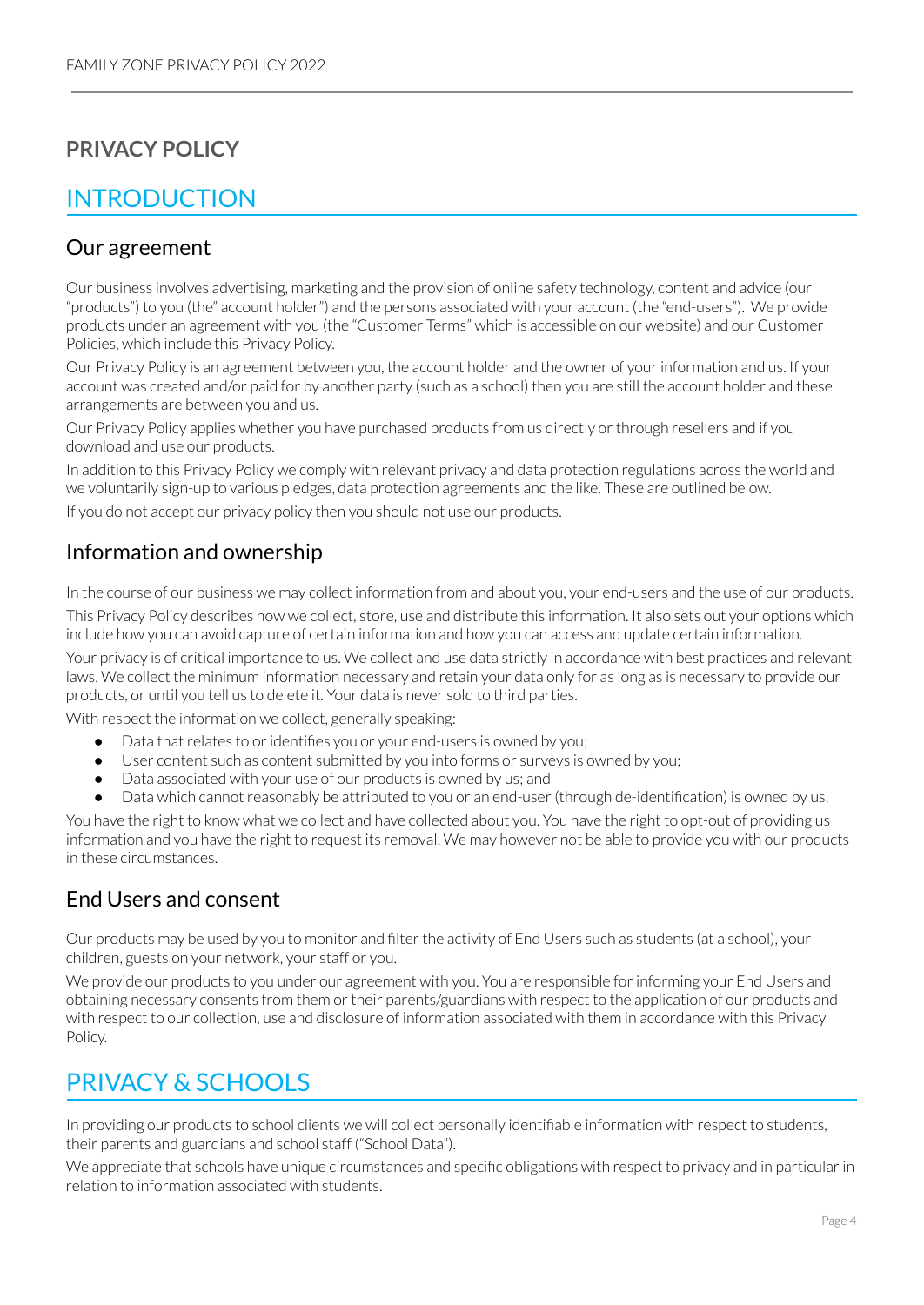If you are a school account holder, this section applies to you.

### <span id="page-4-0"></span>For schools in the United States

#### **Our role in USA schools**

As a provider of cyber safety products to schools in the United States we act as a school official, operating under your direction and control. In this capacity, we have a legitimate educational interest in the collection, use, disclosure, and retention of information with respect to your students and staff.

#### **Regulations & Pledges**

We are committed to complying with the Family Education Rights and Privacy Act ("FERPA"), the Children's Online Privacy Protection Act ("COPPA") and the UK/EU General Data Protection Regulations ("GDPR") in all applicable respects with regards to the collection, use, disclosure, and retention of School PII.

We have also taken the Student Privacy Pledge introduced by the Future of Privacy Forum (FPF) and The Software & Information Industry Association (SIIA).

#### **For Schools in New York**

We confirm that we comply with the applicable state law and regulations, including Education Law section 2-d and its implementing regulations at Part 121, and the "bill of rights" required therein. We will train all employees with access to your data on the requirements of state and federal law governing the confidentiality of such data. We willrequire all subcontractors to comply with the terms of this Privacy Policy, including its terms on data breach.

#### **For Schools in California**

Our Agreement and this Privacy Policy meet the requirements under California Education Code § 49073.1 and all other applicable state privacy laws.

### <span id="page-4-1"></span>For schools in the United Kingdom and European Union

### **Our role in UK and EU schools**

For customers within the United Kingdom and the European Union, with respect to the GDPR, we act in the capacity of a data processor and you are the data controller with respect to any data captured, used and disclosed by us. These terms are defined in GDPR.

### <span id="page-4-2"></span>Other specific terms for schools

#### **Consents from parents, students and staff**

On your behalf we monitor, filter activity and capture, use and disclose School Data with respect to your End Users. We require you to obtain and maintain all necessary consents from these parties, in accordance with your local regulations (e.g. as required by COPPA in the US).

#### **Extended data storage**

By default, we store school Cyber Safety Data for 12 months however you may request us to extend that period. Where you do so, and where we can do so, then you acknowledge that you are responsible and agree to indemnify us and hold us harmless whatsoever, for any implications under relevant privacy laws in relation to the duration of storage of personally identifiable information; and you undertake to reflect your policy with respect to the duration of storage of personally identifiable information in your privacy policy and to communicate this to your End Users and their parents.

#### **Safety & security incidents**

You may subscribe to advanced cyber safety and security technology from us which monitors end-user activity forthe purpose of identifying orrecording concerning activity. You are responsible forthe efficacy and disclosure of your use of such services to affected parties. Information collected by us using these advanced services is treated as Cyber Safety Data in accordance with this privacy policy. Where disclosures of harm are identified our End User Policy applies.

#### **Marketing to Parents and Children**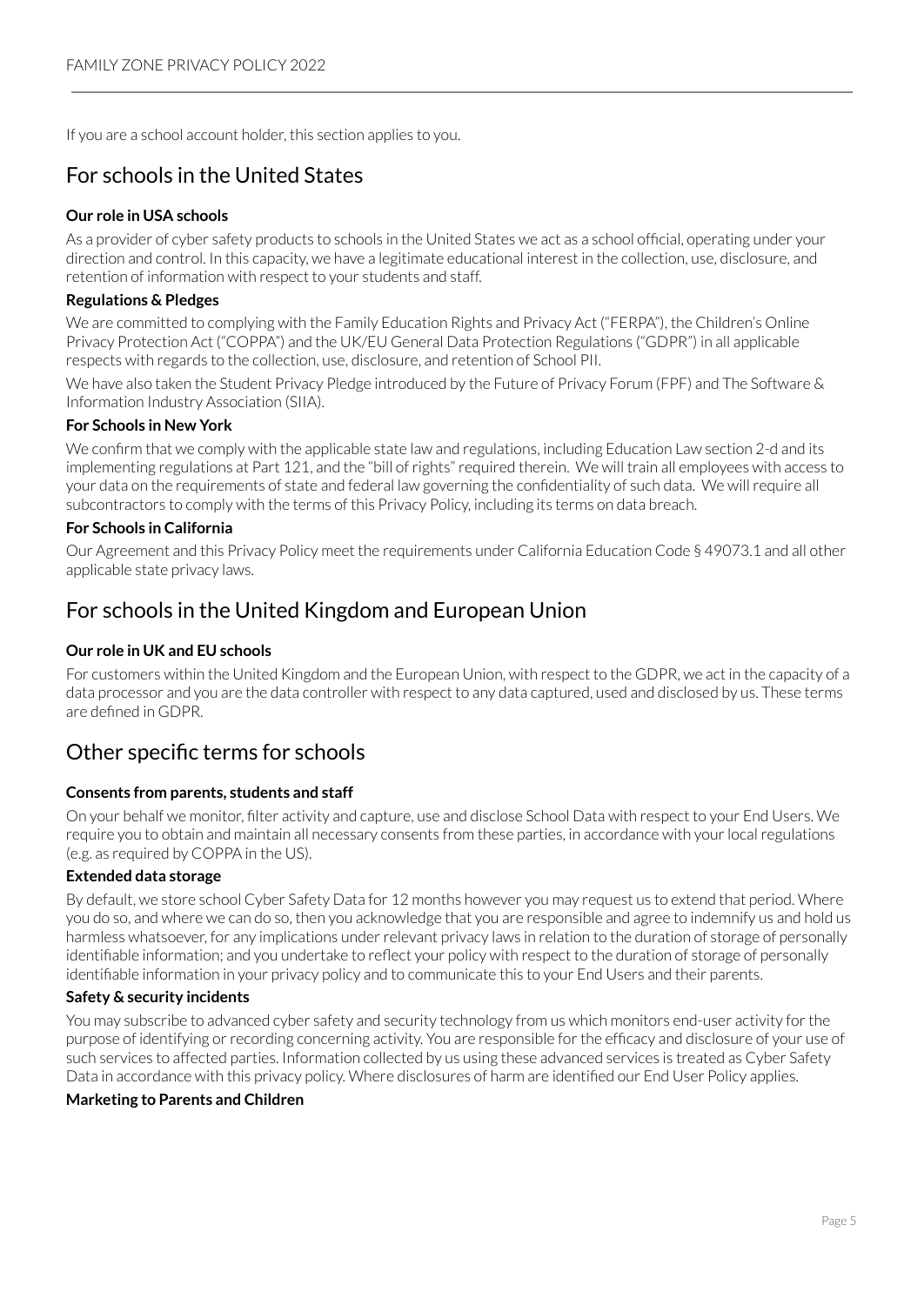We will not directly market our products or offers to parents/guardians associated with your end-users without your permission unless we have permission from them or anotherlegitimate source. We will not knowingly market to students or engage in targeted advertising. We will also not engage in targeted advertising on any site based on information we receive through our agreement. We will not use information gathered through our agreement to amass a profile about a student except in furtherance of the purposes of our agreement with you.

#### **Review, Correction or Removal of Data**

We only accept requests to review, change or remove School Data from our main contacts with you and your identified administrators. Parents or legal guardians who request changes to or removal of School Data should go through you.

### **School Community Products**

Our products permit you to refer parents / guardians to us to create personal accounts with us. When doing so, you are obliged to have or obtain consent from them before taking this action.

Our products provide you and the parents/guardians of your students to share information on school calendars and student use of and access to the internet and devices. We call this the School Community feature. Such data is considered by us Cyber Safety Data and is subject to our privacy policy.

Forthe purpose of clarity, Cyber Safety Data collected during the application of school policies is owned by the school (not the associated parent) and is subject to our agreement with you.

Sharing of safety data is subject to an opt-in by each party, which can be revoked at any time.

#### **Messaging Services for Schools**

Our products permit the exchange of messages between End Users eg between teachers and students. Messaging services are provided under our arrangement with you (the "account holder"). You are required to obtain and maintain required parental/guardian consent.

Unless agreed with you otherwise:

- Users cannot delete messaging content. We will retain messaging content under the same arrangements agreed with you for Cyber Safety Data or otherwise as agreed with you or until you ask us to delete it.
- Messaging content exchanged between students and teachers is private to the student and you. We will not share it with other End Users or other parties (eg parents) unless permitted by you.

## <span id="page-5-0"></span>PRIVACY & PERSONAL ACCOUNTS

In providing our products to parents & guardians (personal accounts) we will collect personally identifiable information with respect to account holders and End Users being users of devices or home networks where our products are installed.

If you are a personal account holder, this section applies to you.

#### **End User Consent**

We provide our products under our agreements with you, the account holder. You are responsible for obtaining consent for relevant End Users for our products to operate and their Cyber Safety Data to be captured, used and shared in accordance with this Privacy Policy.

#### **Our role under GDPR**

Forthe purpose of clarity, under GDPR we act as a "data controller" with respect to delivery of products to parents. In this capacity, we have a legitimate interest in the collection, use, disclosure, and retention of information with respect to your family.

#### **Data requests**

We only accept requests to review, change or remove data from authorised account holders. This includes any user on your account with a "Parent" role. You should be careful when assigning parent roles.

#### **School community**

Our products permit parents and schools to collaborate and share information with respect to student activity. We call this the School Community feature. Such data is considered by us Cyber Safety Data and is subject to our privacy policy.

Forthe purpose of clarity, Cyber Safety Data collected during the application of parent policies is owned by the parent (not the school) and is subject to our agreement with you.

Sharing of safety data is subject to an opt-in by each party, which can be revoked at any time.

### **Disclosures of harm**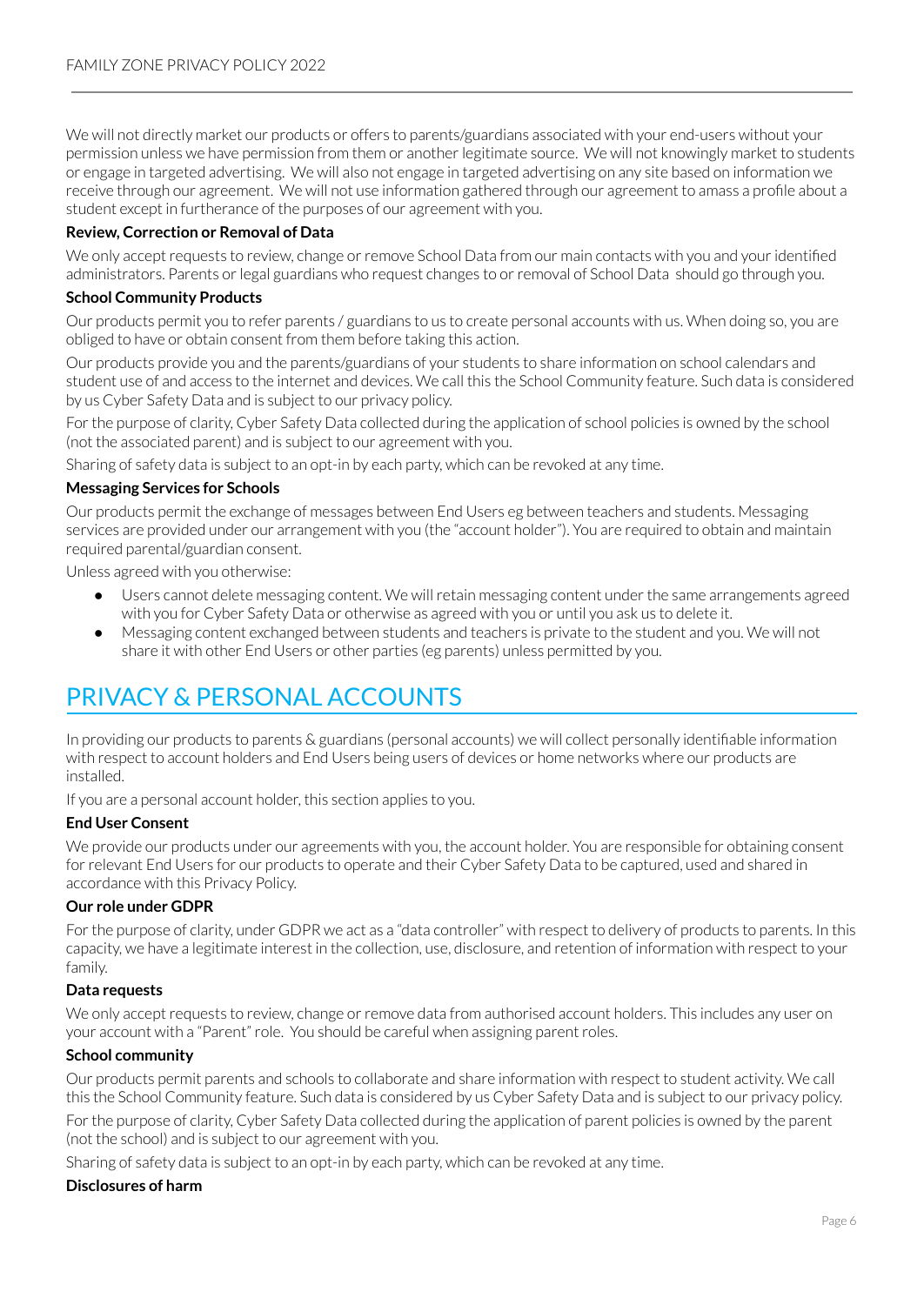Our products may from time to time identify concerning activity. Where disclosures of harm are identified our End User Policy applies.

## <span id="page-6-0"></span>THE INFORMATION WE COLLECT

### <span id="page-6-1"></span>Account and user related information

**Contacts:** When you sign-up we will ask for information to establish an account including your name and contact details. If you are a company or business, we will ask you for your business and tax registration details.

*Addresses:* We do not typically seek your address however we may if you order a physical product; if you request on-site support; if we need to communicate to you in writing or if our payment provider requires your address, post code or zip for verification purposes.

**Payment Method:** If you are paying us via electronic funds transfer, we will require a payment method (such as a credit card). We do not store this information. We will pass you to a compliant payment gateway.

**Timezone:** When you sign up we will capture your time zone. If we can, we will estimate this through geo-IP (through your internet session). We need a timezone to enable us to pre-configure our Products for you and for your account to function.

**Support:** When you use our support channels we will capture the information you share with us through emails, support tickets, over the telephone or in online chat services.

*Admin users:* When you sign up we will create an administrative userfor your account. You may create additional administrative users. We will require their name and security information such as a password and PIN.

*End Users:* End Users are those persons that are affected by our products (e.g. authentication, filtering, device management). End Users may be students (at a school), your children, guests on your network, your staff or you.

- **Consumer accounts:** When parents or guardians register End Users we will ask you for their name and date of birth. Date of birth helps us pre-configure settings for them. We ask for additional optional information so you can access optional features such as a security PIN (for device borrowing) and the name of the school they attend (for school community collaboration). When devices such as tablets and personal computers connect to our products we will ask forthem to be registered along with device name, type and End User. In some of our products you may be permitted to add pictures for your End Users. This is optional and you may remove them.
- **School accounts:** Where school institutions register End Users we will also ask for information about their role in the school, groups they are part of (e.g. class), classroom schedules and foridentifiers such as student IDs or email address. If the school uses third party authentication services such as Google for Education then we will also capture identifiers to permit us to interact with those services but strictly only for the purposes of supporting your requirements.

*Credit Information:* If you are a company or an unincorporated organisation we may complete a credit review on you and source information available publicly or properly available for such purposes from credit reporting, law enforcement or government agencies.

*Resellers:* We provide our products through resellers such as telecommunications companies and technology vendors. If you have purchased our products through a reseller then they may pass to us your account set up information and in some circumstances End User and device registration information. We require ourresellers to have authorisation from you before doing so.

*School communities:* We work with schools and businesses to provide cyber safety products to them and their communities. These organisations may refer us to parents/guardians orrefer parents/guardians to us by providing us with relevant contact & student details. We require these parties to confirm to us that they have permission or a right under law to do this.

*Submissions:* We may provide opportunities for you or your end-users to post submissions in a forum, comments in a blog, orto complete surveys and forms. These services are inherently public, and we are notresponsible for what is submitted or any third-party use of what has been submitted.

Sensitive Information: Unless permitted by law and requested by you or required by law, we will not deliberately record or use sensitive information. Forthe purpose of this policy sensitive information means information or an opinion about an individual's racial or ethnic origin; political opinion; membership of a political association;religious beliefs or affiliations; philosophical beliefs; membership of a professional or trade association; membership of a trade union; sexual preferences or practices; or criminal record.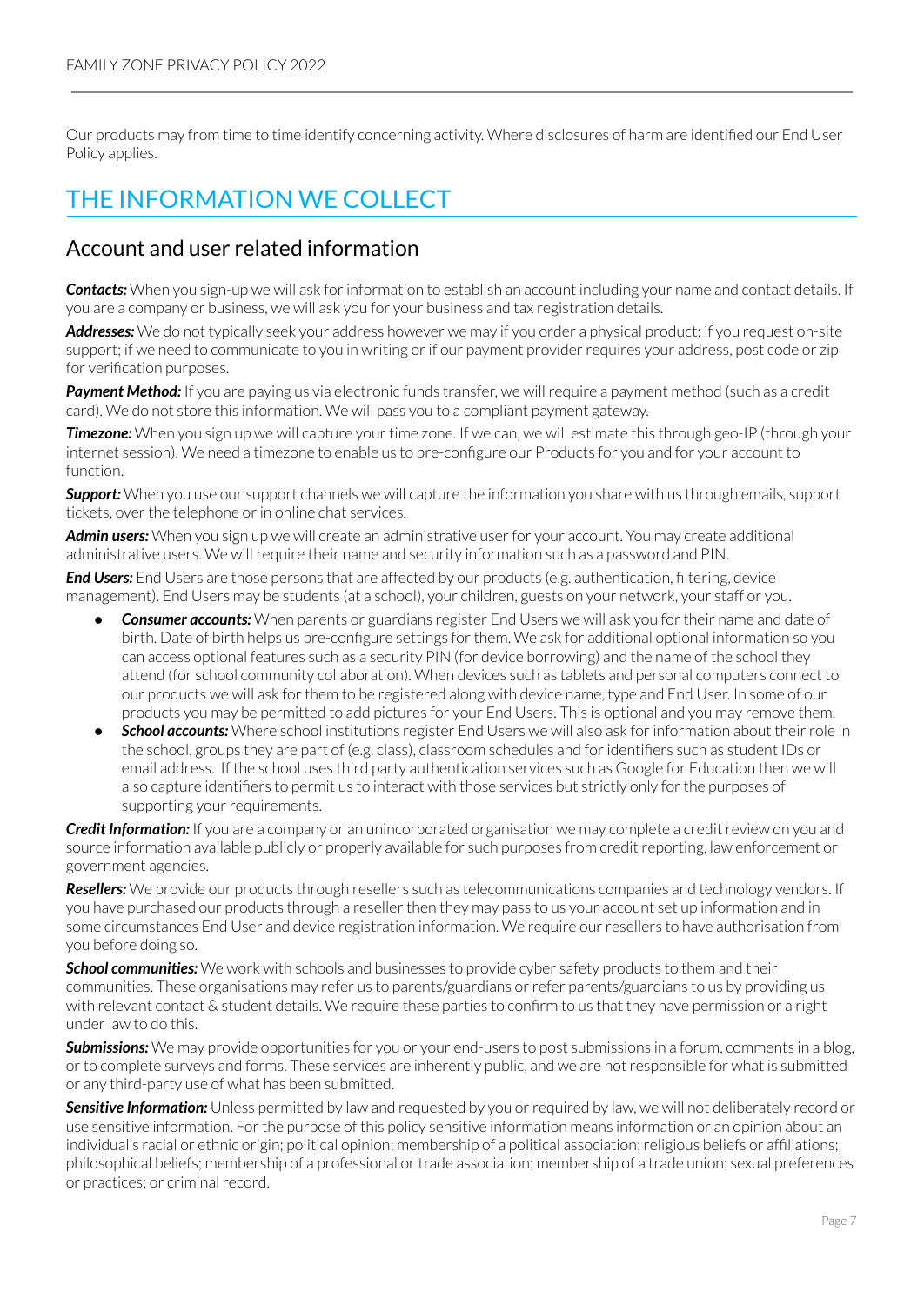## <span id="page-7-0"></span>Cyber Safety Data

Our products enable you to monitor and control the use of the internet and devices by End Users. This includes use of networks and devices not owned by you. Our products necessarily capture usage and device information. We call this Cyber Safety Data and it may include:

- **Internet Usage:** Use of the internet including online search terms, sites visited and blocked and related meta-data such as device, protocol, website, location, time and date.
- **Mobile Apps:** Use of applications, including what applications are installed or attempted to be installed, are used and for how long, are blocked or permitted to be used and related information such as device details, time and date.
- **Device Location:** Geo-location information derived from GPS services available on smart devices.
- **Events:** Actions taken or patterns of actions which are indicative of behaviour. For example, if an End User installs or deletes an App. Such actions can be logged by us and made available to you.
- **Incidents:** Records of identified incidents detected by our products or recorded by you or your end-users.
- **Calendars:** Records of school and student schedules collected to support teachers to manage classroom activity.

### <span id="page-7-1"></span>System related information and analytics

*Diagnostic Information:* Our products log system level activities. We capture this information for quality assurance purposes only. It is stored for a short period of time.

*Transactional records:* Our products log certain transactions for the purpose of notifying and reporting system events. For example, where a device connects to your network or an End User seeks to borrow a device. Transactional data is required for the function of our products.

*Web Analytics:* Like most organisations, we use automatic data collection technology (such as Google Analytics) when you visit our websites. We may collect information such as your IP address, Internet service provider, browser type, operating system and language, referring and exit pages and URLs, date and time, amount of time spent on particular pages, what sections of the website you visit, number of links you click while on the website, search terms, and other data. This information is collected automatically and pseudonymised. By accessing and using our website, you consent to the processing of this data by our analytics partners in the manner and forthe purposes set out in this policy. Analytics are collected through services we obtain from third party providers, such as Google. Where possible we will provide at familyzone.com/tracking details of our providers and guidance on how to opt-out from data collection.

**Cookies and other Tracking Technologies:** We and our advertising and analytics partners, use cookies and other tracking technologies (e.g., web beacons, device identifiers and pixels) to provide functionality and to recognise you across different services and devices. We will not use them to market third party products or to gather information on you or your End Users to sell to others. For more information, please see our Cookies and Tracking Notice below or visit familyzone.com/tracking.

*Third party authentication services:* For your convenience we may offer you the ability to sign-in to our products using third party authentication services provided by organisations such as Google and Facebook. Where you choose such services, we will exchange authentication information with them such as your email address. You will be required to accept their terms of use and policies with respect to the exchange of information. We only use these services for the purpose of authentication. You may disable authentication services at any time through your account.

### <span id="page-7-2"></span>Messaging

We may make available to you services which permit the exchange of messages between End Users. Such messaging services are provided to and under our arrangements with you (the account holder). These arrangements include terms for whom can interact and the monitoring and retaining of message content. We are notresponsible forthe content submitted.

If an End User on your account is enrolled in a school institution that is a client of ours then their messaging services will be managed under our agreement with that school institution.

### <span id="page-7-3"></span>Privacy & Mobile Device Management

We use Mobile Device Management ('MDM') in some of our products. MDM is a powerful tool which allows remote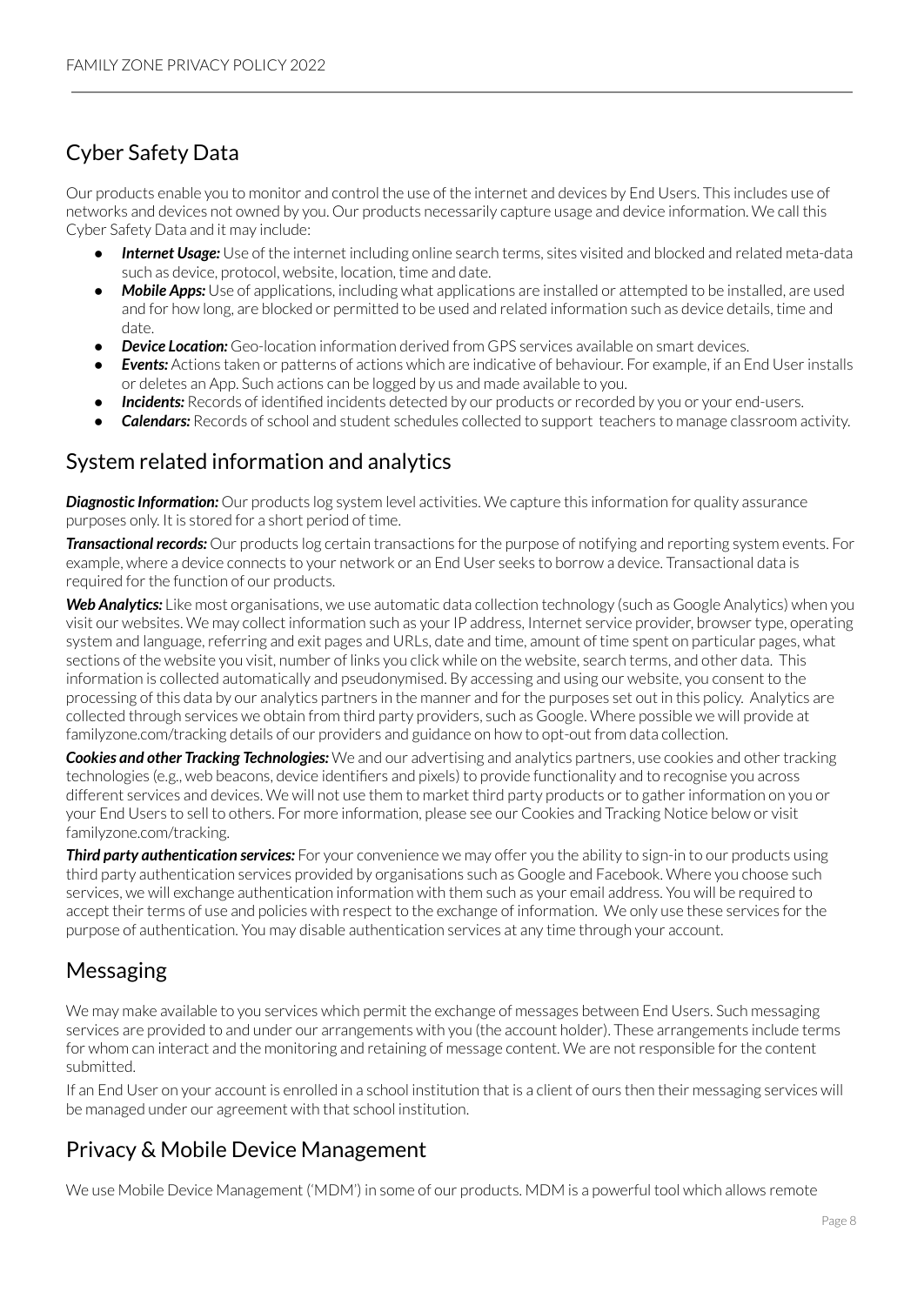access to devices to monitor and control the functions available on them.

We use MDM for specific and limited purposes in the delivery of products to parents and schools (collectively 'you', 'your'). We only ever use MDM for the purposes of providing the products requested by you which may be:

- Scanning devices for new Apps so we can notify you;
- Enabling or disabling access to device features such as the camera; screenshots; access to adult content and so on; and
- Delivering a VPN profile to enable our web filtering services.

Account holders may disable any or all of these functions individually within their account or on the relevant device. Unless required by law or with your express consent, we will never sell or disclose any data collected by MDM to any third party.

### <span id="page-8-0"></span>Purposes for processing your data

The table set out below identifies the data we collect, the purpose for which it is collected and our basis for doing so.

| <b>Purpose</b>                                                                                   | <b>Data Collected</b>                                                                                                                                                                                                | Legitimate interest or basis for doing so                                                                                                                                                                    |
|--------------------------------------------------------------------------------------------------|----------------------------------------------------------------------------------------------------------------------------------------------------------------------------------------------------------------------|--------------------------------------------------------------------------------------------------------------------------------------------------------------------------------------------------------------|
| To register you as a new<br>customer, bill you and support<br>your use of our services           | Contacts, Addresses, Timezone,<br>Payment Method                                                                                                                                                                     | So we can perform in our agreement with<br>you.                                                                                                                                                              |
| To communicate with or seek<br>feedback from you with<br>respect to our services and<br>policies | Contacts, Addresses, Submissions,<br>Support                                                                                                                                                                         | So we can perform in our agreement with<br>you.<br>So we can comply with relevant legal<br>obligations (eg notifications).<br>So we can keep our records updated and to<br>monitor and improve our services. |
| To deliver, support, secure and<br>administer our services                                       | Contacts, Addresses, Timezone,<br>Support, Admin user, End user, Cyber<br>safety data, Diagnostic information,<br>Web Analytics, Cookies and other<br>Tracking Technologies, Third party<br>authentication services. | So we can deliver services in accordance<br>with our agreement with you.<br>So we can comply with relevant legal<br>obligations (eg data and security).                                                      |
| To provide a website which<br>provides information on our<br>services                            | Web Analytics, Cookies and other<br>Tracking Technologies                                                                                                                                                            | So we can analyse our website activity to<br>tailor it to what is of more interest to users.<br>Because you consent to us capturing this.                                                                    |
| To notify you of changes to and<br>new services that may be of<br>interest to you                | Contacts, Cyber safety data<br>Web Analytics, Cookies and other<br>Tracking Technologies                                                                                                                             | So we can deliver services in accordance<br>with our agreement with you, improve our<br>services, offerings and relationship with you.<br>Because you consent to us doing this.                              |
| To assess your<br>creditworthiness                                                               | Credit Information                                                                                                                                                                                                   | So we can assess whether we may offer you<br>commercial credit.                                                                                                                                              |

## <span id="page-8-1"></span>HOW WE SHARE YOUR INFORMATION

### <span id="page-8-2"></span>How we share your information

In order to deliver to you the services requested and for us to meet our obligations we may from time to time share your information with others as described below.

*Related companies:* As a global company we have a number of corporate entities. We may need to share yourinformation among these related companies. We will do so only to support your use of our products. All of our corporate entities and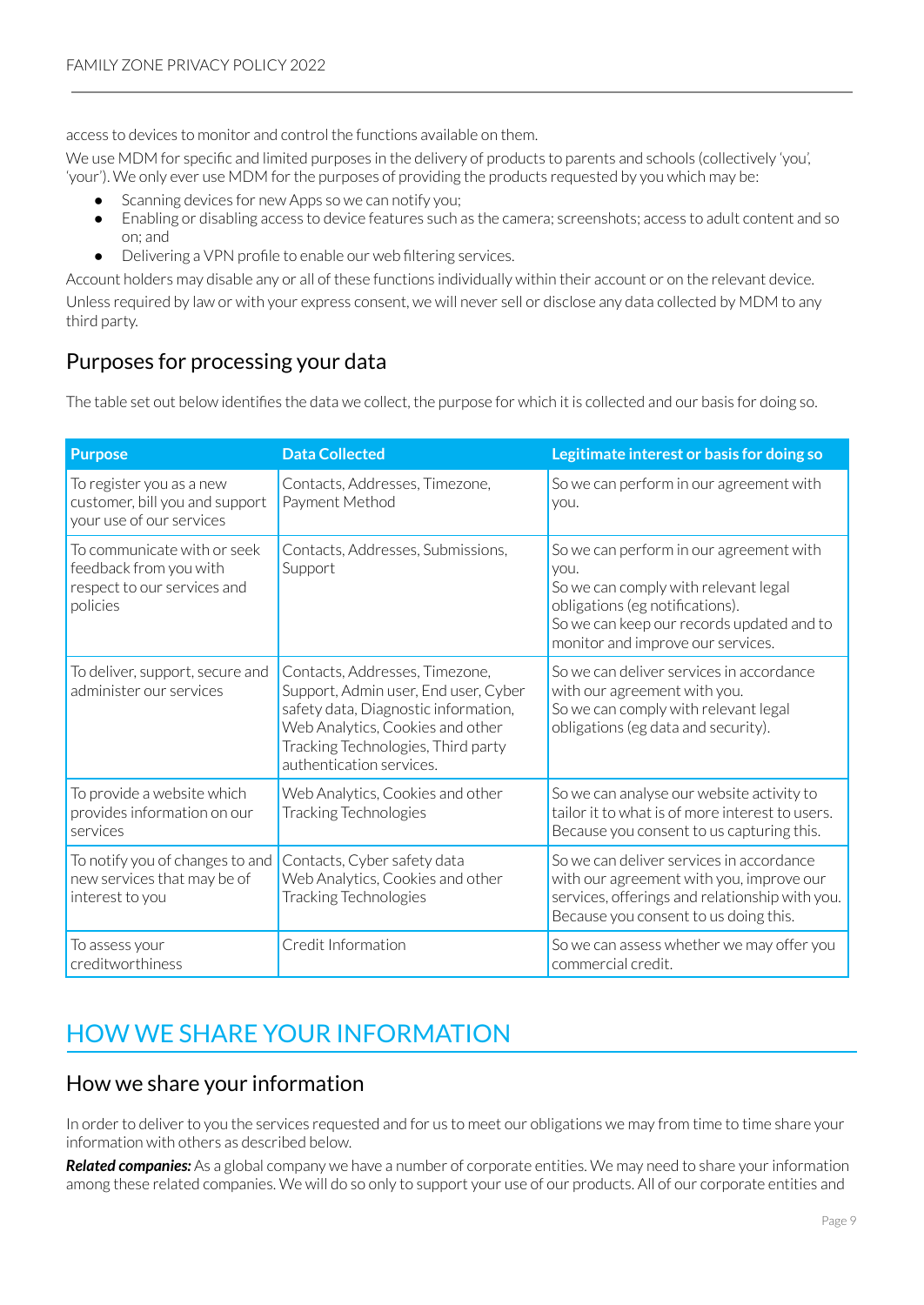staff operate under ourinternal policies, procedures and standards which enforce the level of protection for your data reflected in this policy.

**Service partners:** You may request products that require us to direct you to third party providers such as cyber safety experts and providers of technology and equipment. If so, we will need to share relevant information with them. We only work with reputable organisations and when we partner with them, we subject them to checks which require them to have appropriate standards in place to manage your data. We encourage you to read their privacy policies and ensure you are fully informed.

**Operational service providers:** We work with third-party service providers to provide website and application development, hosting, maintenance, backup, storage, virtual infrastructure, payment processing, analysis, customer, technical and sales support services. If a service provider needs to access information about you to perform services on our behalf, they do so underinstruction from us, including abiding by policies and procedures designed to protect your information.

*Resellers:* We provide our products through third party resellers such as telecommunications companies and technology vendors. If you have purchased our products through a reseller then we will exchange information with them for the purpose of setting up your account, billing you and other operational purposes.

*App stores:* Where you acquire or download our products from app stores (e.g. Google Play, Google Web Store or Apple App Store) we will exchange limited information with them to support the app, extension or application's installation, update, support and operation. You will be required to agree terms including privacy terms with the relevant store or marketplace owner. The information you share with them is governed by their privacy policies, not ours.

*Authentication providers:* If you have enabled a "sign in with" service (e.g. through Google or Facebook) then we will exchange authentication information with them such as end-user name and email address. You and your end-users will be required to accept their terms of use and policies with respect to the exchange of information.

*Learning system providers:* If you have subscribed to learning services provided by us then we will exchange limited information with our chosen learning management system such as end-user name, email address and group (eg class).

*Third party widgets:* We may present you with social media widgets such as Facebook "like" or Twitter"tweet" buttons. We will not knowingly present these to minors. These widgets capture your IP address, the page you are visiting, and may set a cookie to enable the feature to function properly. Your interactions with these widgets is governed by the privacy policy of the company providing it.

*Third party sites:* Our products may contain links to websites owned or operated by third parties. Your use of sites and services and any information you submit to them is governed by their privacy policies, not ours.

*Schools & parents:* Where both a parent/guardian (account holder) and a school (account holder) opt-in then we will share chosen sets of Cyber Safety Data between them with respect to relevant students.

**Hot-spots:** When End Users connect to our networking products (e.g., access points, network gateways) an authentication process will be triggered. Device and/or authorisation tokens/certificates or a sign-in will allow our products to identify an End User (where possible). This is fundamental for the operation of our products. Once registered, devices can be recognised by participating network gateways. We may share your End Users masked names (first name and first initial of last name) and device identification information where they connect to participating networks.

*Shared End Users:* Should you request to share Cyber Safety Data associated with or control of an End User with another account holder then we will disclose your name to that other party. This is required to assist them to determine whether your request should be granted.

**Legal reasons:** We may disclose your information without your consent if we reasonably believe that doing so is necessary to:

- satisfy any applicable law, regulation, legal process, or governmental request;
- enforce applicable Customer Terms, including investigation of potential violations or breaches;
- detect, prevent, or otherwise address illegal or suspected illegal activities, security or technical issues; or
- protect against harm to the rights, property or safety of us, our users orthe public as required or permitted by law.

If we share School Data pursuant to a court order or legal process, we will provide you with notice unless notice is expressly prohibited by law or court order.

**Business transfer:** We may share or transfer information we collect under this policy in connection with any merger, sale of company assets, financing, or acquisition of all or a portion of our businesses to another company. You will be notified via email and/or a prominent notice if such an event takes place, as well as any choices you may have regarding your information.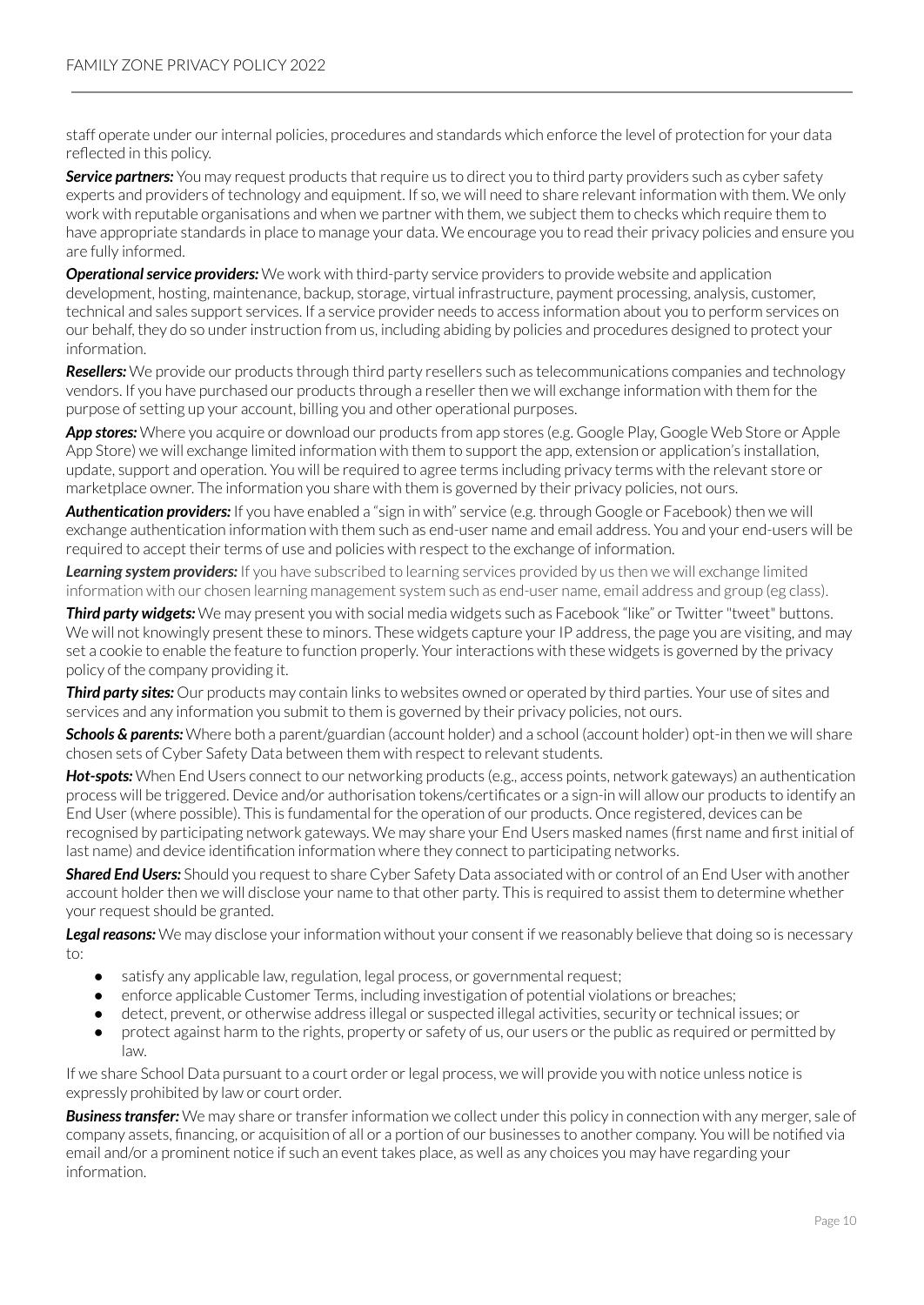### <span id="page-10-0"></span>International Privacy

We are a global provider. We seek to store data in the country associated with the account holder however this is not always practicable. Accordingly, we may transfer, process and store some of yourinformation outside of your country. We will only do so for the purpose of providing you products. Whenever we transfer your information, we will take steps to protect it and we will capture, store and deal with it in accordance with this policy.

To ensure that your data is protected and transferred in a manner consistent with legal requirements:

- We will only transfer your personal data to countries that have been deemed to provide an adequate level of protection for personal data; and
- Where applicable, we may use specific contracts which give personal data an appropriate level of protection;

Please contact us if you want further information on the specific mechanism used by us when transferring your personal data.

## <span id="page-10-1"></span>HOW WE SECURE YOUR INFORMATION

### <span id="page-10-2"></span>Information Storage

We use reputable data hosting service providers (such as Google and Amazon Web Services) to host the information we collect, and we use technical measures to secure your data.

While we implement safeguards designed to protect your information, no security system is impenetrable and due to the inherent nature of the Internet, we cannot guarantee that data, during transmission through the Internet or while stored on our systems or otherwise in our care, is absolutely safe from intrusion by others. We willrespond to requests about this within a reasonable timeframe.

### <span id="page-10-3"></span>Our Security Procedures

We take information security seriously and have a security program which includes administrative, technical, physical and managerial measures that is reasonably designed to protect the information we collect from loss, misuse and unauthorised access or disclosure. For example we:

- Use Secure Sockets Layering to encrypt communication between us.
- Do not store your payment information. Instead we use a third PCI-DSS compliant party payment provider.
- Require you to provide a unique username and set a password and other security measures from time to time such as PINs.
- Hold passwords encrypted and do not re-issue them (instead you must enter a new one).
- De-identify your information where possible, and in particular End User records.

### <span id="page-10-4"></span>Your Security Procedures

We urge you to be diligent in securing your computing networks, devices, usernames and passwords. Should other parties obtain access to these or guess them (because they are too simple) then yourinformation may be compromised.

For convenience we make certain technologies available to you to make it easierto log in to your account or be authenticated to access the network or internet. For example, cookies, remember-me and single-sign-on type technologies. If you use these technologies, then we urge you to use device PINs and to log off your device when you're not using it.

If you intend to sell orreturn a device which you have used with us you should remove our application/s, log-out and clear the cache, all browsing information and cookies before doing so.

You are responsible for maintaining the confidentiality of your account access information and forrestricting access to your computer or device through which an account is accessed.

### <span id="page-10-5"></span>How Long We Keep Information

We retain information to provide you with the services and features you have requested and to support the ongoing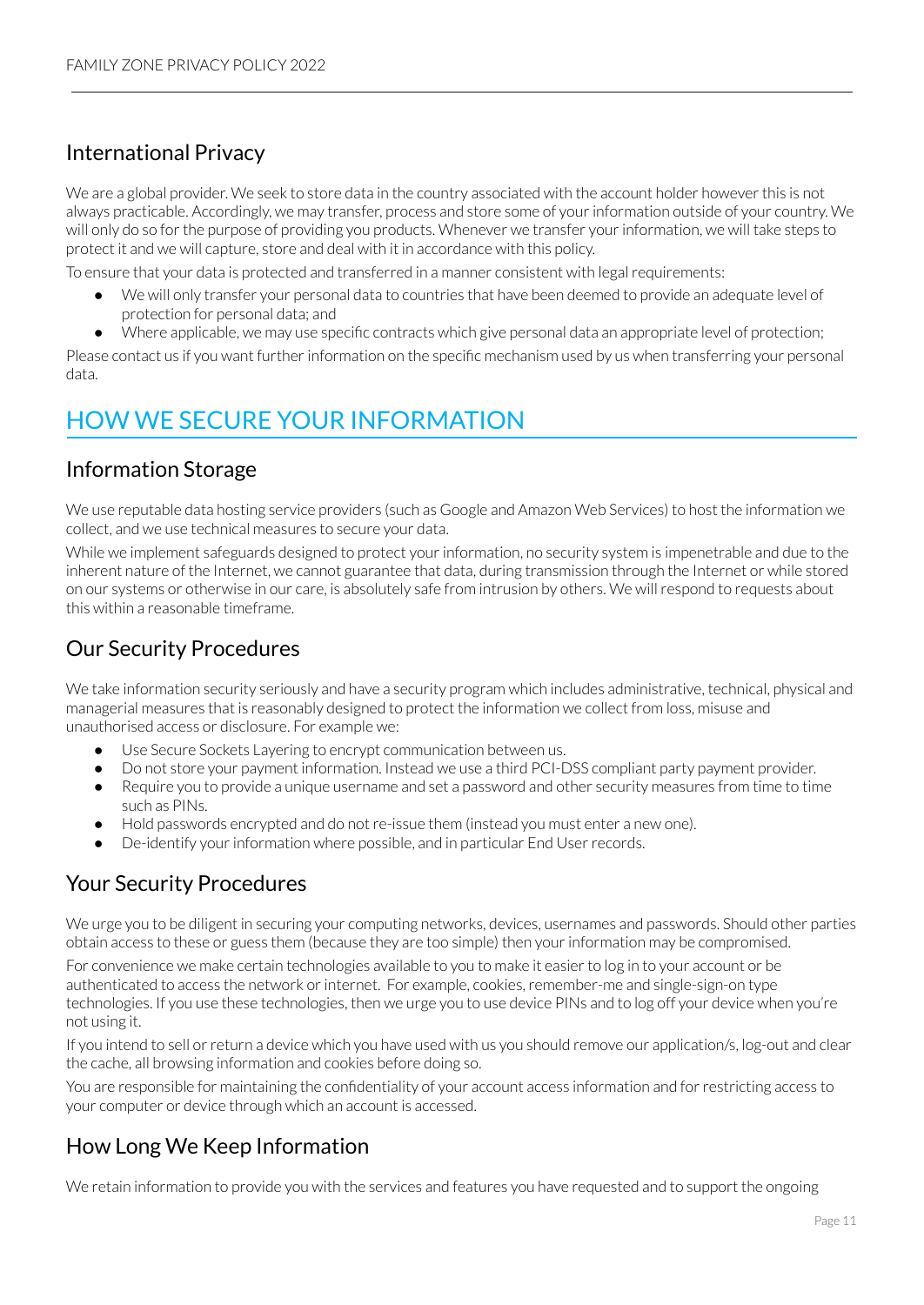improvement of our products. We take steps to secure and obfuscate youridentity and once it is no longer needed, to de-identify your information or delete it.

How long we keep information depends on the type of information collected.

- We will keep information relating to you and your End Users for as long as it remains necessary for its identified purpose or as required by law, which may extend beyond the termination of ourrelationship with you. We retain de-identified information for as long as we consider necessary for our business purposes.
- On cancellation of your account we will not automatically delete or de-identify the information we hold relating to you or your End Users. We need to retain some of your account information to comply with ourlegal obligations such as ensuring we're capable ofresolving disputes, enforcing our agreements and collecting outstanding payments.
- There is some information we hold on you which for legal and legitimate business reasons, we will not be able to delete, even if you request us to do so. For example, undertaxation laws we need to maintain a record of your account and the financial transactions we've completed. We have obligations to retain information to ensure we're capable ofresolving disputes, enforcing our agreements and collecting outstanding payments.
- When we delete information, it may continue to be stored in backup archives. We will securely store such information and isolate it from any further use until deletion or de-identification is possible.
- If an End User associated with your account is also an End Userin another account (e.g. a shared parenting arrangement or school student account) then deletion in your account will not automatically delete them in the other account.
- Our standard policy is to store Cyber Safety Data for 30 days on personal accounts and 12 months for school & business accounts. After that time related records are aggregated and de-identified. We may offer you the option to extend this storage period.
- Forthe purpose of quality assurance, or due to technical limitations we may capture temporal Cyber Safety Data even when End Users have set by you to be "not tracked". We will however purge such data as soon as practical.
- If you acquired our services through a reseller, cancellation of your account with us and requests for us to remove records of you will not automatically remove records of you in the reseller's platforms. This is because you were a customer of theirs.
- If you have elected to receive marketing emails from us, we retain information about your marketing preferences unless you specifically ask us to delete such information. We retain information derived from cookies and other tracking technologies for a reasonable period of time, from the date such information was created.
- Notwithstanding the foregoing, Personally Identifiable Information stored by us, relating to End Users under the age of 18 will be deleted in all cases (to the extent that it is reasonably and commercially possible to do so) when it is no longer needed for the purpose for which it was collected.

## <span id="page-11-0"></span>YOUR RIGHTS

You have a range of options available to you when it comes to your information. Below is a summary of those choices. Where you request action from us, we will respond within a reasonable timeframe.

### <span id="page-11-1"></span>Access

You can access and modify the information in your account at any time, this includes all data that is required to provide the services.

### <span id="page-11-2"></span>Rectification

You can access and modify the information in your account at any time.

Relevant browser-based cookie controls are described in our Cookies & Tracking Notice.

Some browsers have incorporated "Do Not Track" (DNT) features that can send a signal to the websites you visit indicating you do not wish to be tracked. Because there is not yet a common understanding of how to interpret the DNT signal, our Services do not currently respond to browser DNT signals. You can use the range of other tools we provide to control data collection and use, including the ability to opt out ofreceiving marketing from us as described above.

We offer you the ability to disable tracking of some Cyber Safety Data in your account.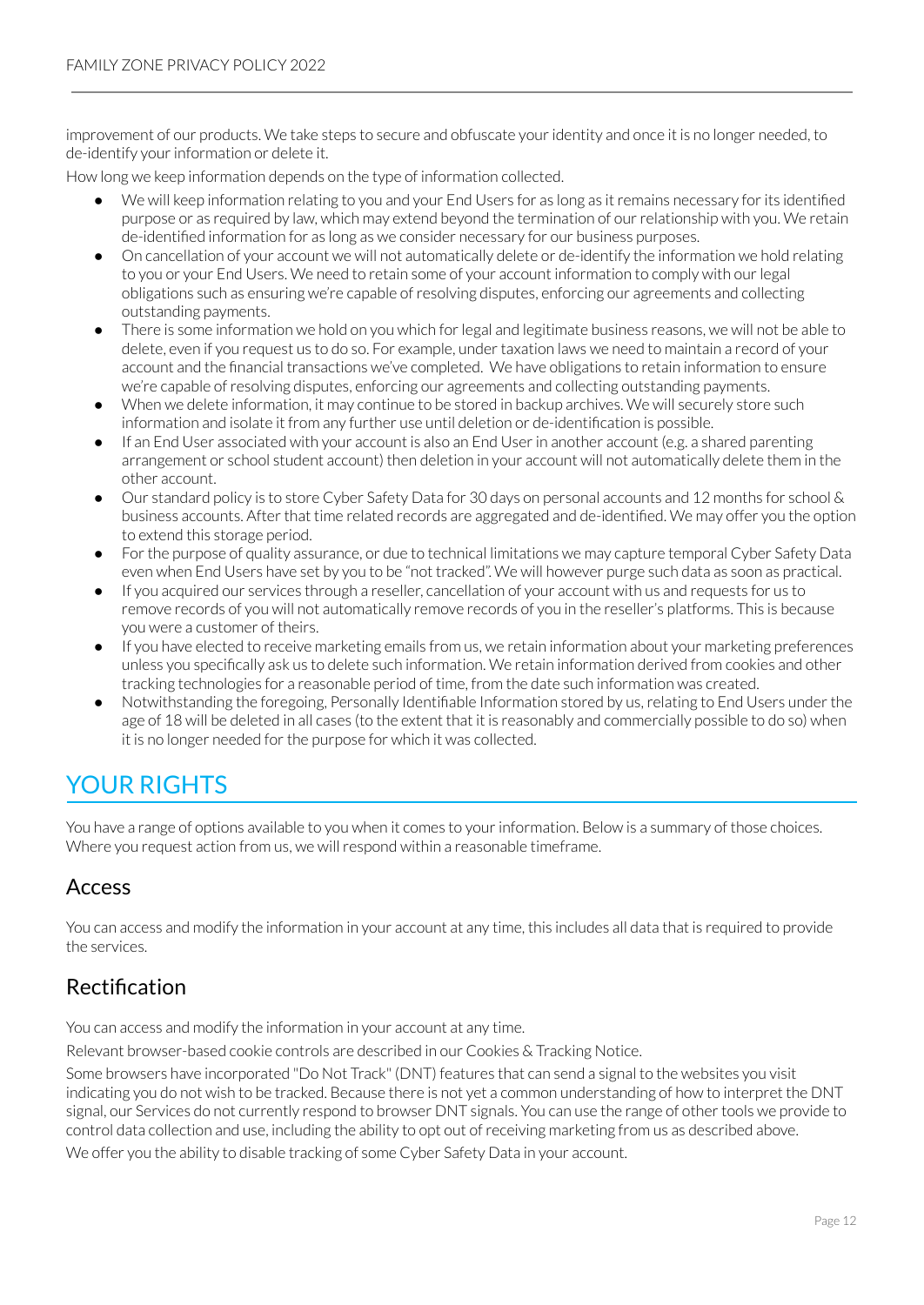### <span id="page-12-0"></span>Erasure

You can delete End Users from your account. Please note if the End User is also in another account (e.g. a shared parenting arrangement or school student account) then deletion in your account will not automatically delete them in the other account.

You can delete End User avatars from the product you loaded it into.

In some cases, you may ask us to stop accessing, storing, using and otherwise processing your information where you believe we don't have the appropriate rights to do so. For example, if you believe an account was created for you without your permission or you are no longer an active user, you can request that we delete your account as provided in this policy.

You may request a deletion of information we hold on you. We will delete information where it is proper and practical to do so.

### <span id="page-12-1"></span>Restriction

Where you gave us consent to use your information for a limited purpose, you can contact us to withdraw that consent, but this will not affect any processing that has already taken place at the time. When you make such requests, we may need time to investigate and facilitate your request. If there is a delay or dispute as to whether we have the right to continue using your information, we will restrict any further use of your information until the request is honored or the dispute is resolved.

### <span id="page-12-2"></span>Portability

Data portability is the ability to obtain your information in a format you can move from one service provider to another (for instance, when you transfer your mobile phone number to another carrier). Should you request it, we will provide you with an electronic file of your account and End User information.

We will provide you with basic account level information without charge, Additional information may incur a reasonable charge. It may not be practical or properto provide you some information (for example if fulfilling a request would reveal information about or owned by another party).

### <span id="page-12-3"></span>**Objection**

If there is a concern with regard to how we are storing, using, transferring, processing ortreating your data you can contact us to raise that concern, but this will not affect any processing that has already taken place at the time. When you make such requests, we may need time to investigate and facilitate yourrequest. If there is a delay or dispute as to whether we have the right to continue using your information, we will restrict any further use of your information until the request is honored or the dispute is resolved.

However, we may be entitled to continue processing your information based on our legitimate interests or where this is relevant to legal claims.

### <span id="page-12-4"></span>Withdrawal of consent

Where you gave us consent to use your information for a limited purpose, you can contact us to withdraw that consent, but this will not affect any processing that has already taken place at the time. When you make such requests, we may need time to investigate and facilitate your request. If there is a delay or dispute as to whether we have the right to continue using your information, we will restrict any further use of your information until the request is honored or the dispute is resolved.

You may opt out of receiving third party promotional communications from us in your account. You may opt out of our promotions by using the unsubscribe link within each email. Even after you opt out from receiving promotional messages from us, you will continue to receive transactional messages from us. You can opt out of some notification messages in your account.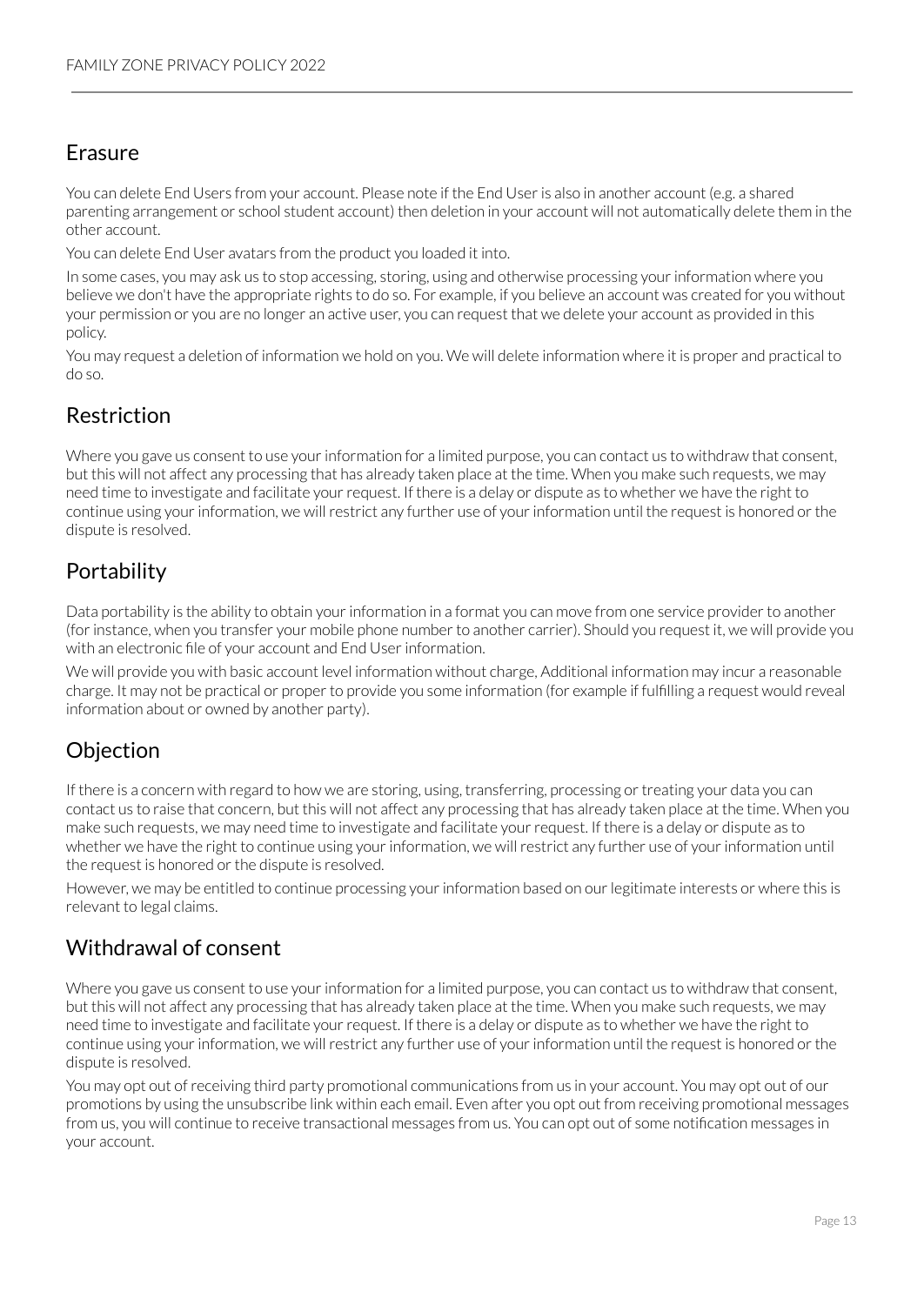### <span id="page-13-0"></span>Complaints to the regulator

You also have a right to lodge a complaint with a supervisory authority, where you are located, where we are based or where an alleged infringement of Data Protection law has taken place. Your contact options are set out below.

### **United Kingdom**

Office of the Information Commissioner <https://ico.org.uk/make-a-complaint/>

### **Australia**

Office of the Australian Information Commissioner <https://www.oaic.gov.au/privacy/privacy-complaints>

### **New Zealand**

Office of the Privacy Commissioner (<https://www.privacy.org.nz/your-rights/making-a-complaint/>

### **United States**

Each state has its own relevant body.

[http://www.ncsl.org/research/telecommunications-and-information-technology/state-laws-related-to-internet-privacy.a](http://www.ncsl.org/research/telecommunications-and-information-technology/state-laws-related-to-internet-privacy.aspx) [spx](http://www.ncsl.org/research/telecommunications-and-information-technology/state-laws-related-to-internet-privacy.aspx)

## <span id="page-13-1"></span>DATA BREACHES

We are committed to transparency with respect to serious data breaches.

When a data breach occurs which is likely to result in serious harm to any individuals whose personal information has been breached, then we will notify the relevant affected individuals (and other parties as required by law) and advise:

- Our identity and contact details;
- A description of the data breach;
- The kinds of information concerned; and
- Recommendations about the steps the individual should take in response to the data breach.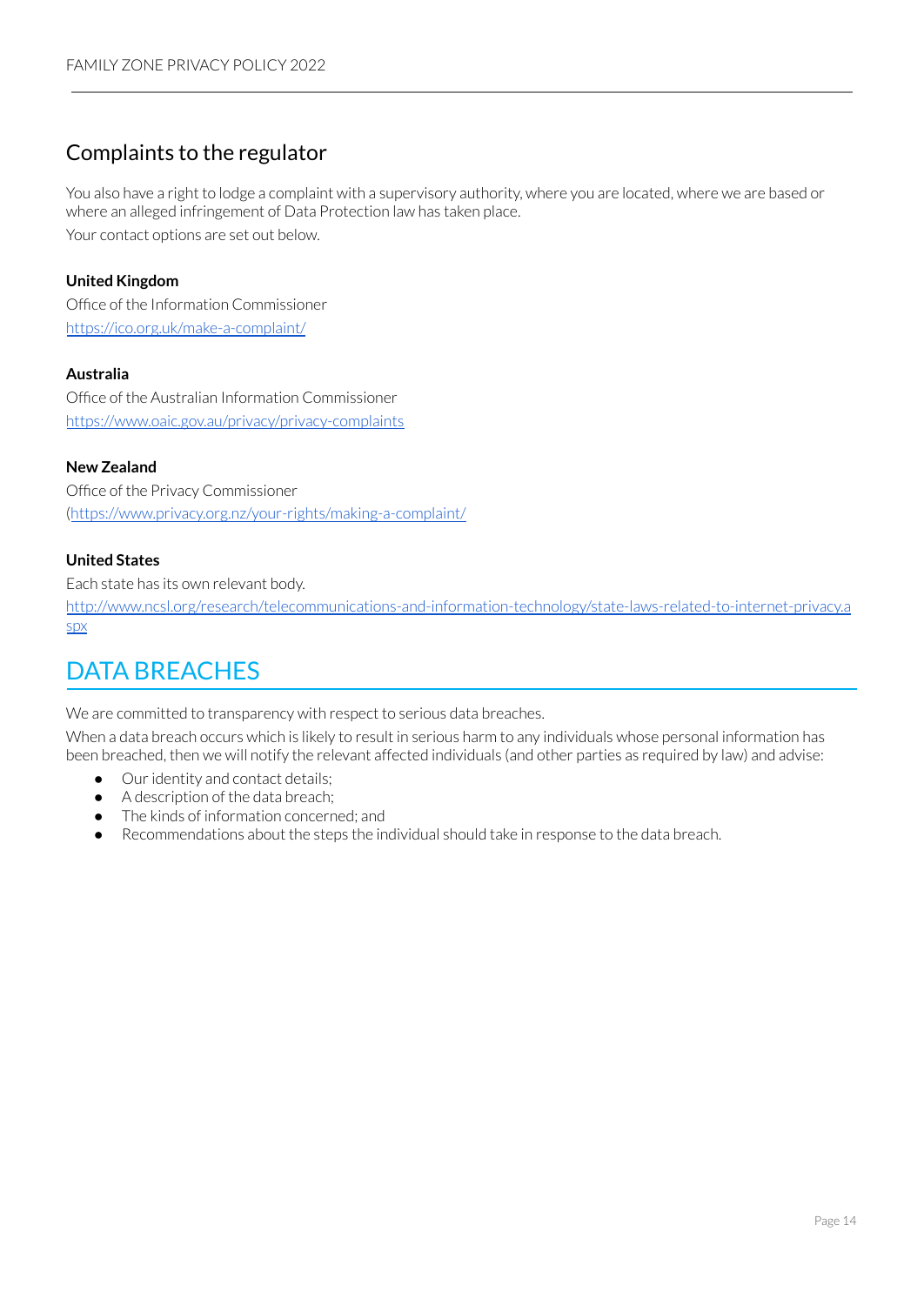## **ADVERTISING & MARKETING POLICY**

## <span id="page-14-0"></span>ADVERTISING TO MINORS

We will not knowingly market to minors.

## <span id="page-14-1"></span>COMMUNICATIONS

We will communicate with you through the contact details you provide to us. You agree that we can communicate with you electronically. Our standard communication mechanisms include email, smart device notifications, SMS, web chat and telephony.

If you are a personal account holder then you can change your contact settings in your account.

You may opt out of receiving third party promotional communications from us in your account.

You may opt out of our promotions by using the unsubscribe link within each email.

Even if you opt-out of marketing or promotional communications you will continue to receive transactional messages from us.

## <span id="page-14-2"></span>THIRD PARTY ADVERTISING

We will not sell or provide your information to third parties so they can market their products or services to you.

We may from time to time use display advertising on the web and on platforms like Google and Facebook. Our advertising will only be aimed at supporting your engagement with cyber safety and education (such as topical information and insights) and maximising what you get out of our Products (such as promoting features and events).

You may have options in your browser or through the websites you access to limit or avoid advertising. You may also be able to opt out of personalised advertisements through the Network Advertising Initiative or Digital Advertising Alliance's Self-Regulatory Principles for Online Behavioral Advertising. For more information about this practice and to understand your options, please visit: http://www.aboutads.info, http://optout.networkadvertising.org/ and http://www.youronlinechoices.eu.

## <span id="page-14-3"></span>SPAM

SPAM is a common term for unwanted commercial electronic messages including emails, short messages, etc. In various countries around the world there are laws designed to inhibit the use of SPAM by commercial organisations. We do not engage in SPAM;

We will not use false, or misleading subjects or email addresses;

We will identify marketing messages as such in a reasonable way;

We will include our registered address;

We will monitor Partner Marketing for compliance;

We will honor opt-out/unsubscribe requests in reasonable timeframes; and

We will provide opt-out unsubscribe options in relation to Partner Marketing.

## <span id="page-14-4"></span>Cookies And Tracking Technologies

We and our third party partners, such as our advertising and analytics partners, use various technologies to collect information, such as cookies and web beacons. In this notice we collectively describe these technologies as cookies.

We use cookies to improve our products and your experience. Specifically, we use cookies:

- **Where strictly necessary.** These cookies are essential. They enable our Products to function, for example remembering you are signed in.
- For functionality. These cookies remember choices you make such as language or search parameters. We use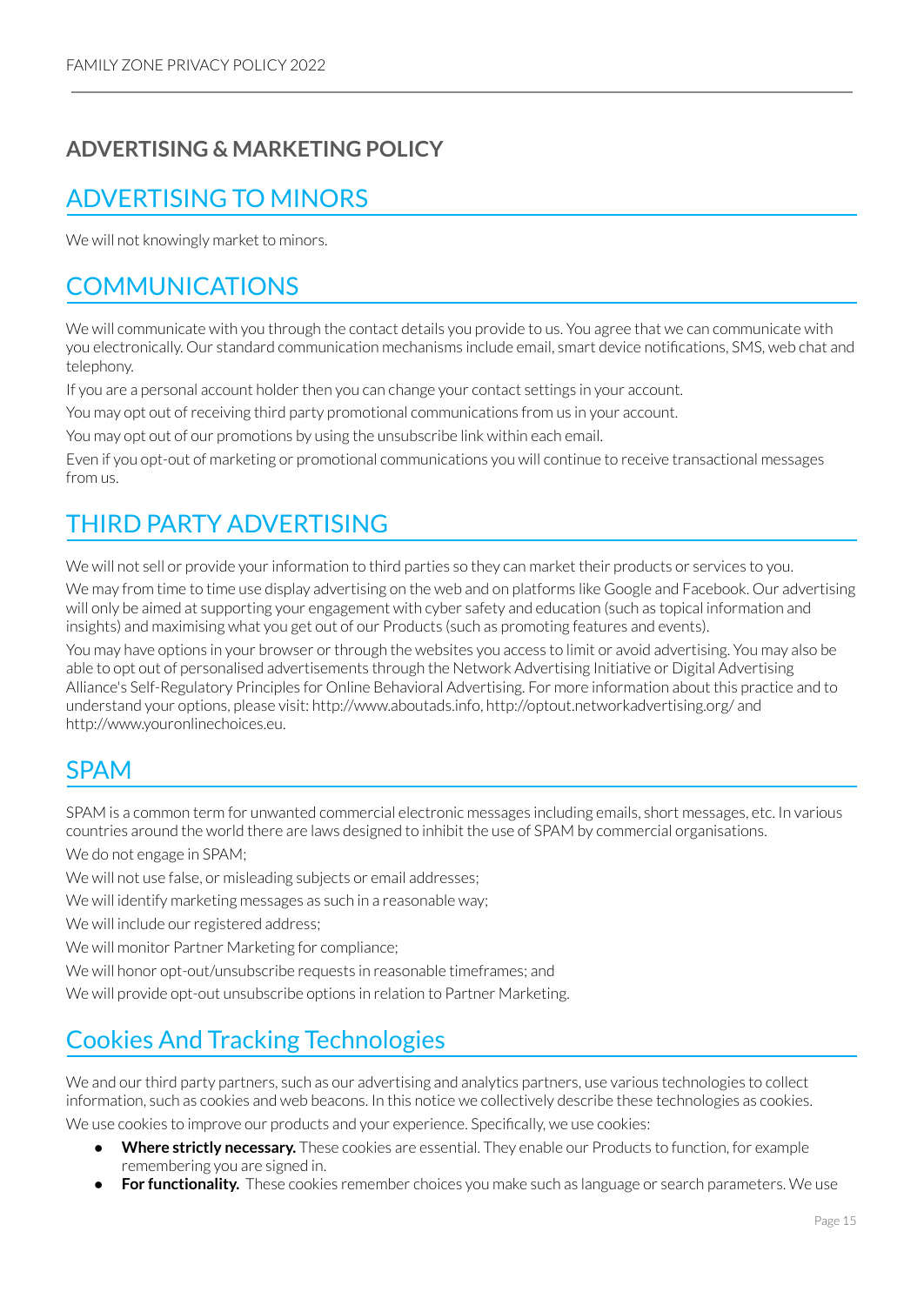these cookies to provide you with an experience more appropriate with your selections.

- **For performance and analytics.** These cookies collect information on how users interact with our Products and enable us to improve how they operate. For example, we use Google Analytics cookies to help us understand how visitors arrive at and browse our products and website to identify areas forimprovement such as navigation, user experience, and marketing campaigns.
- **For promotion.** These cookies permit us or a social media site to record that you have visited or used our products. We may use these to promote products we offer. We will not sell access to our cookies or use them for the purpose of promoting third party services to you.

To opt out of our use of cookies, you can instruct your browser, by changing its options, to stop accepting cookies orto prompt you before accepting a cookie from websites you visit. If you do not accept cookies, however, you may not get the best experience out of our Products.

Many browsers include their own management tools for removing HTML5 local storage objects. Please visit familyzone.com/tracking for more information.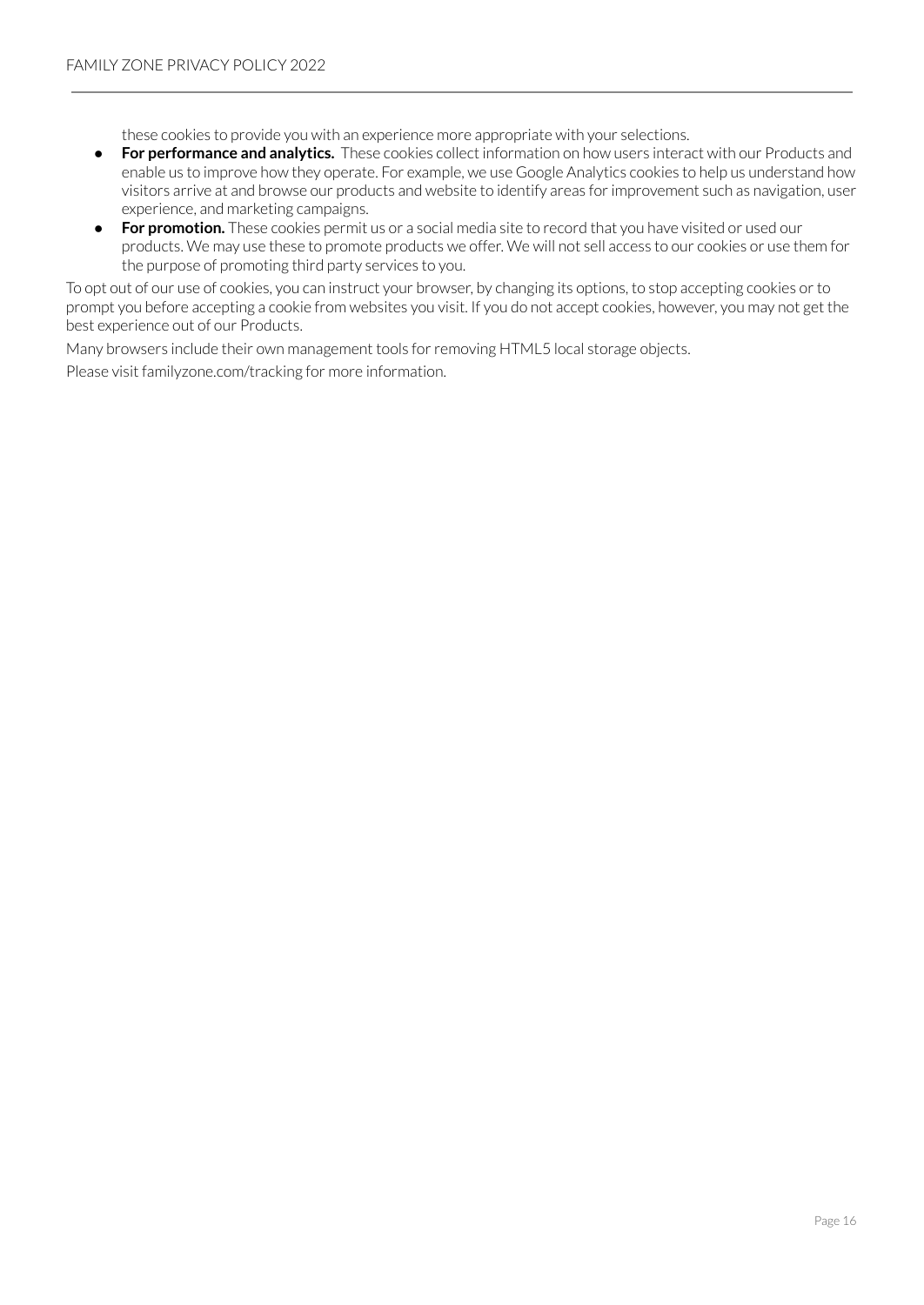## **END USER POLICY**

## <span id="page-16-0"></span>LAW ENFORCEMENT REQUESTS

The following information is provided for law enforcement entities seeking information about our account holders and End Users.

All law enforcement requests for information should:

- Be directed to us at legal@family zone.com;
- Be written in English;
- Include all relevant identifiers to permit us to search our records;
- State specifically what information is being requested, why it's being requested and how it pertains to the investigation; and
- State the applicable act, law or ruling under which the law enforcement agency is requesting the data.

In the event of an emergency involving the danger of death or serious physical injury to a person please ensure the subject is: Emergency Disclosure Request.

We will respond to valid, properly served legal processes to the extent required by law.

It is our policy to use commercially reasonable efforts to notify affected account holders when we receive legal process requests for user data. Generally, except where a court order (and not just the request for information itself) requires delayed notification or no notification, or except where notification is otherwise prohibited by law or where we, in our sole discretion, believe that providing notice would be futile, ineffective or would create a risk of injury or bodily harm to an individual or group, or to our property, we will endeavour to provide reasonable prior notice to the relevant user of the request for user data in the event the user wishes to seek appropriate protective relief.

## <span id="page-16-1"></span>DISCLOSURES OF HARM

### **Submissions via an End User**

The following relates to situations where an End User discloses to us information through a contact or feedback form and which indicates an incident or an intention to cause harm to themselves or others (a "Disclosure of Harm").

For the purpose of clarity:

- We do not provide mental health, crisis, counselling, or support services. Where we receive a Disclosure of Harm, we will take reasonable steps as lay persons only; and
- Where a Disclosure of Harm is indicative of serious threat to life, health or safety of an individual then we reserve ourrights to disclose such information to relevant authorities, schools and parents/guardians, subject to our obligations under relevant privacy legislation.

### **Disclosures of imminent and serious threatto life, health or safety**

Where an End User discloses to us an Imminent and serious threat to life, health or safety then we will:

- Seek to provide the End User with details of relevant support services;
- Make reasonable steps to identify the End User, their School and their Parents (or guardians);
- Make reasonable steps to contact the End User's School and Parents (or guardians); and
- Contact the local police and request a welfare check.

In this context *Imminent* means a Disclosure of Harm indicative of a Foreseeable risk which requires immediate action, as inaction is likely to result in harmful activities and *Foreseeable* means a future risk which can be reasonably predicted based upon a result of inferred actions, occurring as a result from a disclosure which indicates a method of harm, or a specified time, date, time-frame or location of harmful act.

### **Other disclosures ofthreats to life, health or safety**

Where an End User otherwise discloses to us a serious threat to life, health or safety then we will:

Seek to provide the End User with details of relevant support services;

Make reasonable steps to identify the End User, their School and their Parents (or guardians); and

Make reasonable steps to contact the End User's School and Parents (or guardians).

### **Indications based on End User activity**

We may offer you features of our products which monitor End User activity for the purpose of identifying risky behaviour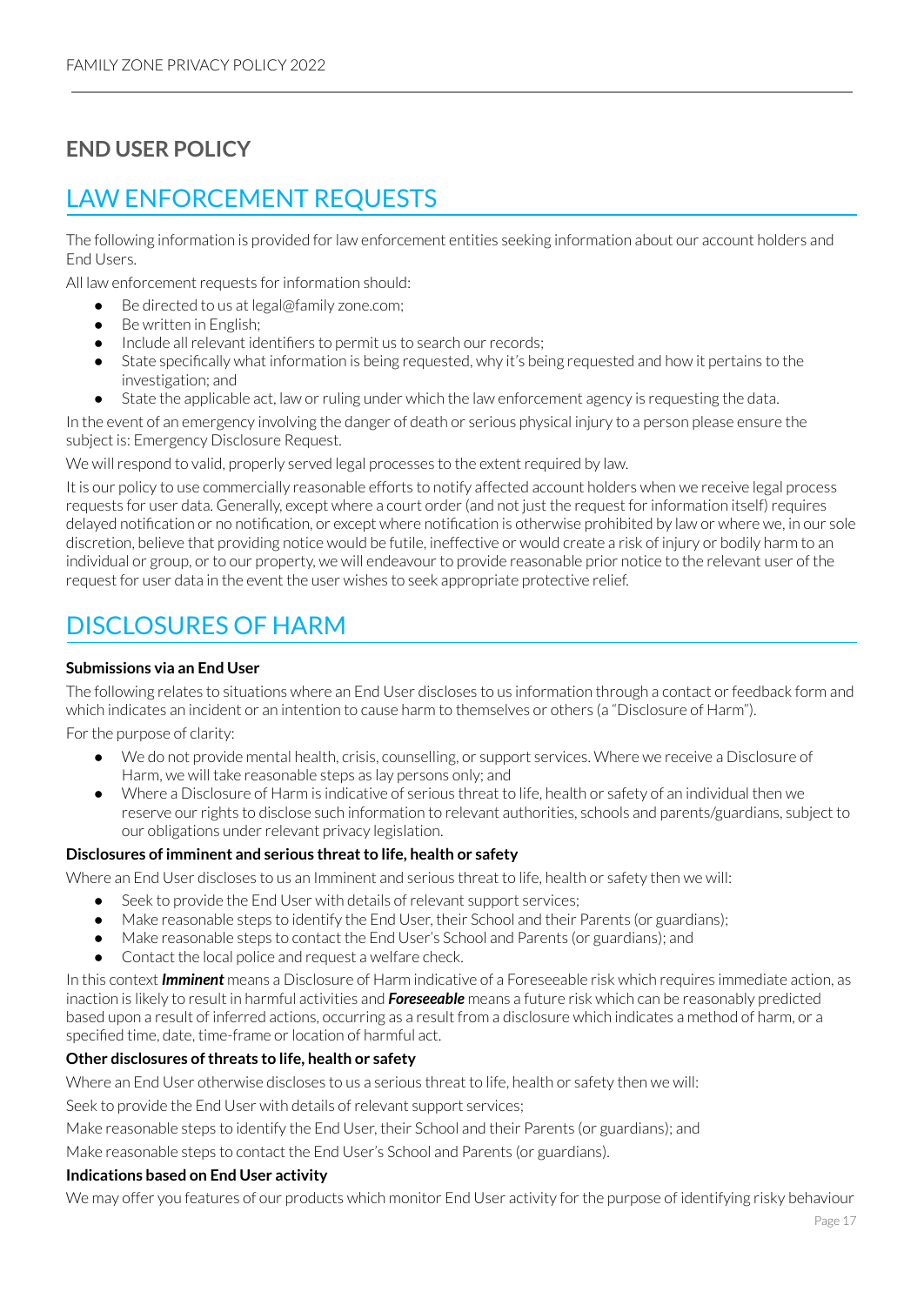("Behavioural Insights"). Such features may identify behaviourindicative of self-harm.

We do not promise that these Behavioural Insights are complete or accurate. We do not promise to monitor them or escalate issues to you or relevant authorities.

## <span id="page-17-0"></span>NOTICE TO END USERS

This notice is directed at End Users of our Products.

End Users are registered to account holders. You may have a primary account holder e.g. your parent or employer. You may also be associated with other accounts such as where you are a party to a shared parenting arrangement or you're a student at a school using our Services or you're a guest on a network using our Services.

Account holders have access to the information we hold on you and in particular the Cyber Safety Data related to you. This access is limited by and provided in accordance with this policy.

If you have queries with respect to the Products or your information, please direct your questions to the account holder/s administering you.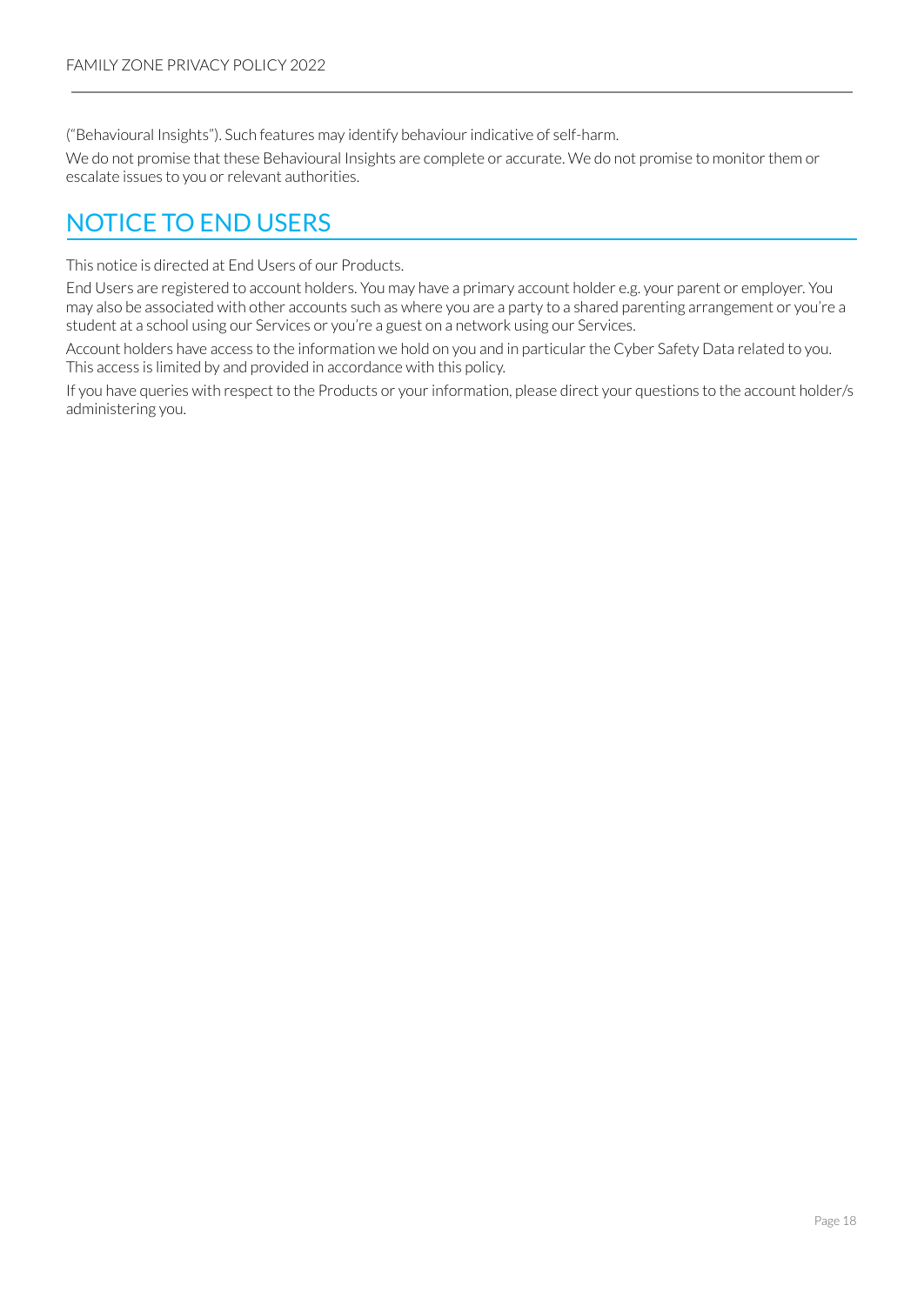### **PRIVACY POLICY CHILDREN'S VERSION**

## <span id="page-18-0"></span>PRIVACY POLICY FOR CHILDREN

You may be reading this document because our apps have been installed on your computer, tablet or phone. You may also have heard of us at your school.

In this document we will explain what we do and how it may impact the devices you use. We will also explain how we capture, use and share your information.

#### **Who are we?**

We are a Cyber Safety technology provider. We have apps that can be downloaded onto computing devices, smart phones and installed in home and school WiFi networks. These apps allow parents and schools to monitor and manage some of your online and device activities. Our apps have been developed so your parents and schools can look after you, support your use of technology and keep you safe online.

#### **What do we do?**

| <b>Function</b>   | <b>What we do</b>                                                                                                                                                                                                                                                                                     |
|-------------------|-------------------------------------------------------------------------------------------------------------------------------------------------------------------------------------------------------------------------------------------------------------------------------------------------------|
| Content filtering | Our apps can be installed on computers, tablets, phones and in networks. These apps monitor<br>and manage your internet activity based on the choices of your parents/school.<br>We will log the websites and Apps you access. This data is visible to your school and parents<br>for a limited time. |
| Location tracking | When installed on tablets and phones our apps can log your device location.<br>This data is visible to the owner of your device, which is usually your parents for a limited time.                                                                                                                    |
| Messaging         | If enabled by your school, our apps allow you to communicate with your parents and teachers<br>and other students. We log messages sent and received.<br>We store this data for a limited time and make it available to your school.                                                                  |
| Device management | When installed on tablets and phones our apps can log the apps installed and removed from<br>your device. We also capture basic device information unrelated to you.<br>This data is visible to your school and parents for a limited time.                                                           |
| Classrooms        | When installed on your classroom computer or tablet our apps can capture and show your<br>teachers screenshots and live views of your screens. We store this data for a limited time and<br>make it available to your school.                                                                         |
| Safeguarding      | When installed on your classroom computer or tablet our apps can log your keystrokes and<br>capture screenshots. If our apps identify high risk activity we will escalate this to your school<br>or parents. Otherwise this data is deleted quickly.                                                  |

#### **Online safety incidents**

If our apps identify indicators or serious risk to any individual's safety and wellbeing then we reserve the right to escalate or intervene. What we will do is detailed in our Disclosures Of Harm policy.

#### **Consent**

Consent is needed for us to perform our services. We obtain consent for our products to be installed and used on devices and networks from the device or network owner, if you are using their device or network and do not wish to be impacted by our services then you need to talk to them to have our services removed.

#### **Our** commitment to data protection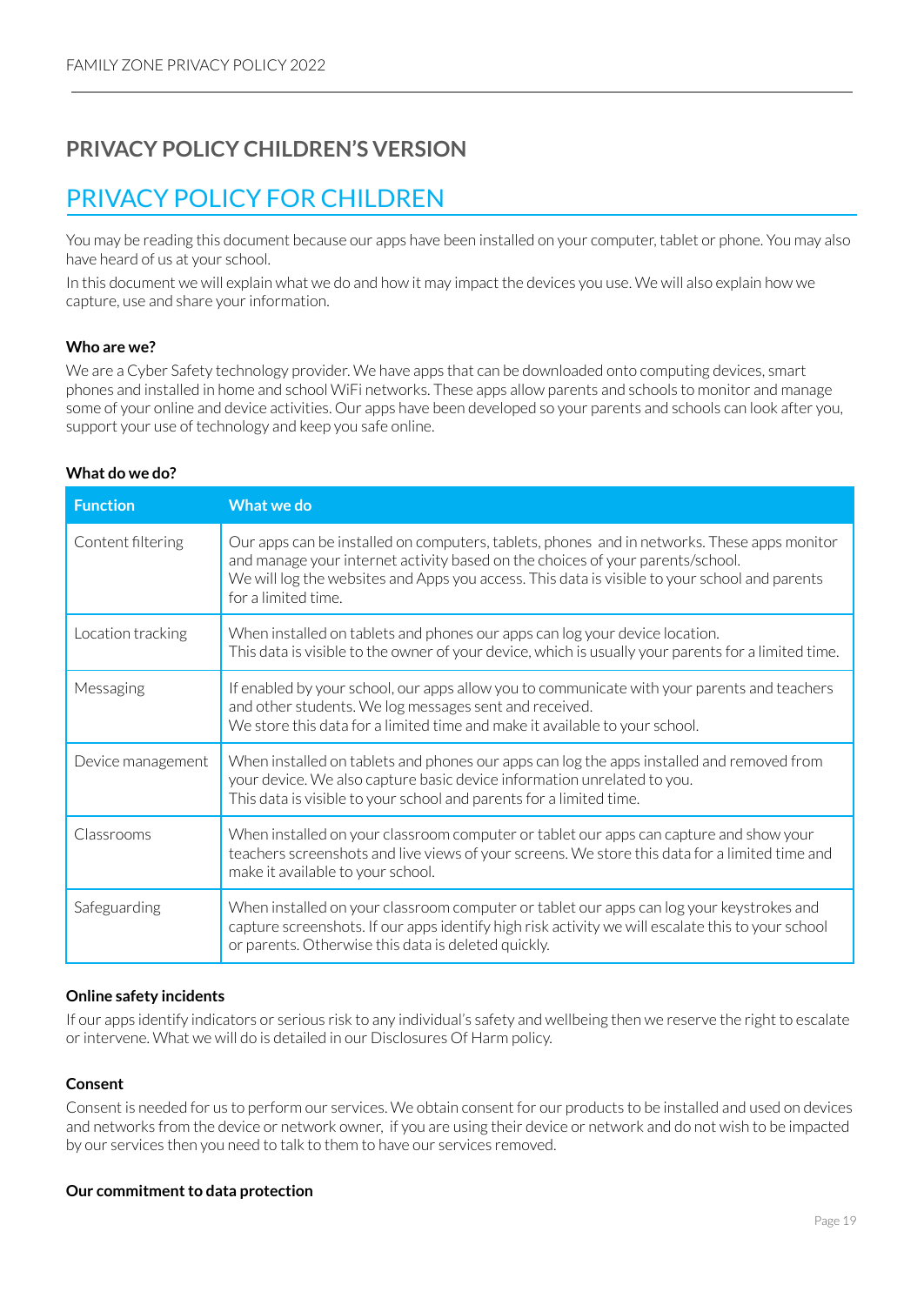- We will not market services to you.
- We will not share information associated with you with other companies.
- We only ever ask for information that we really need to know.
- We may share information associated with you ifrequired by law or under an agreement with your parents or school.
- We only keep information associated with you for as long as we need it and in accordance with laws.
- We use good practices to keep information safe and secure.

#### **Your rights**

We provide our services to your parents or guardian or school and so we do as requested by them and as required by law. You do have rights and we are committed to you understanding them. These include:

- You have a right to know and ask for copies of what information we collect relating to you.
- You have a right to ask us to stop collecting or storing information relating to you unless we have a legal obligation orlegitimate interest in doing so.
- You have a right to tell us if your information is wrong or incomplete and then we must correct it.
- You can complain to us or government agencies about us.

Where you exercise your rights we will let your parents/school know.

#### **Contacts**

#### **For customers within the Australia and New Zealand**

**e:** privacy@familyzone.com **m:** Family Zone Cyber Safety Limited, Level 3, 45 St Georges Terrace, Perth WA 6000, AUSTRALIA. **p:** +61 1300 398 326

#### **For customers within the United Kingdom:**

**e:** privacy@familyzone.com **m:** Avalon House, 1 Savannah Way, Leeds Valley Park, LS10 1AB, Leeds, United Kingdom **p:** +44(0)113 539 7506

### **For customers within the United States**

**e:** privacy@familyzone.com **m:** 11545 West Bernardo Court, Suite 204 San Diego, CA, 92127 **p:** +844 SAFEWEB (844-723-3932)

## <span id="page-19-0"></span>CHANGES TO OUR CUSTOMER POLICIES

We may, from time to time and in our sole discretion, make changes to this policy. We will provide notice to you by email (if you have provided us with one) or when you sign in to your account for the first time after the change.

We will ask you to review and agree to the changes. If you agree to the changes, simply continue using the Products (which will be deemed acceptance of the updated policy). If you object to any of the changes, immediately notify us at the contact information below.